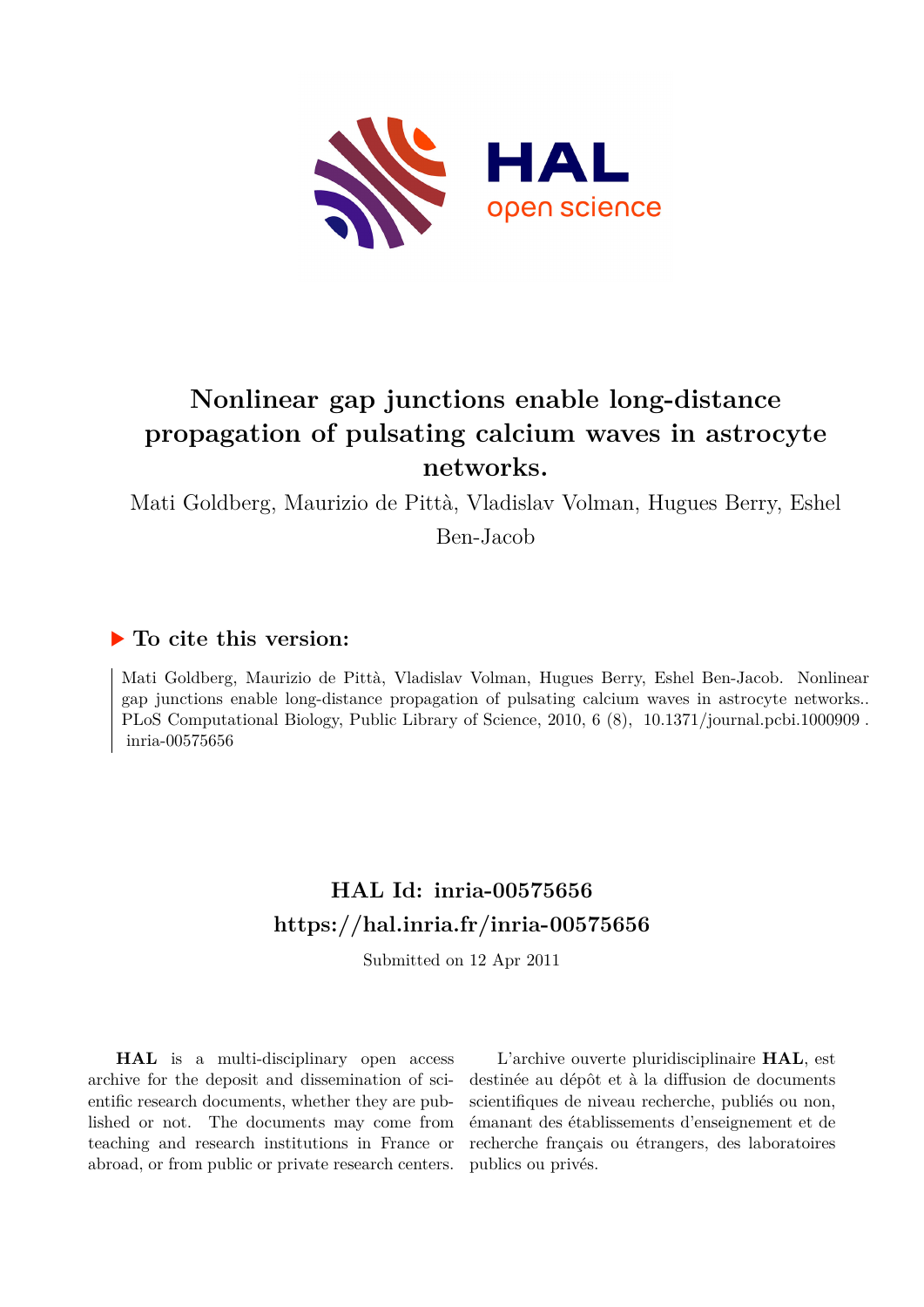# Nonlinear Gap Junctions Enable Long-Distance Propagation of Pulsating Calcium Waves in Astrocyte **Networks**

### Mati Goldberg<sup>1</sup>, Maurizio De Pittà<sup>1</sup>, Vladislav Volman<sup>2,3</sup>, Hugues Berry<sup>4</sup>\*, Eshel Ben-Jacob<sup>1,2</sup>\*

1 School of Physics and Astronomy, Tel Aviv University, Ramat Aviv, Israel, 2 Center for Theoretical Biological Physics, University of California San Diego, La Jolla, California, United States of America, 3 Computational Neurobiology Lab, The Salk Institute, La Jolla, California, United States of America, 4 Project-Team Combining, INRIA Rhône-Alpes, Villeurbanne, France

### Abstract

A new paradigm has recently emerged in brain science whereby communications between glial cells and neuron-glia interactions should be considered together with neurons and their networks to understand higher brain functions. In particular, astrocytes, the main type of glial cells in the cortex, have been shown to communicate with neurons and with each other. They are thought to form a gap-junction-coupled syncytium supporting cell-cell communication via propagating  $Ca^{2+}$  waves. An identified mode of propagation is based on cytoplasm-to-cytoplasm transport of inositol trisphosphate (IP<sub>3</sub>) through gap junctions that locally trigger Ca<sup>2+</sup> pulses via IP<sub>3</sub>-dependent Ca<sup>2+</sup>-induced Ca<sup>2+</sup> release. It is, however, currently unknown whether this intracellular route is able to support the propagation of long-distance regenerative  $Ca^{2+}$  waves or is restricted to short-distance signaling. Furthermore, the influence of the intracellular signaling dynamics on intercellular propagation remains to be understood. In this work, we propose a model of the gap-junctional route for intercellular Ca<sup>2+</sup> wave propagation in astrocytes. Our model yields two major predictions. First, we show that long-distance regenerative signaling requires nonlinear coupling in the gap junctions. Second, we show that even with nonlinear gap junctions, long-distance regenerative signaling is favored when the internal  $Ca<sup>2+</sup>$  dynamics implements frequency modulation-encoding oscillations with pulsating dynamics, while amplitude modulation-encoding dynamics tends to restrict the propagation range. As a result, spatially heterogeneous molecular properties and/or weak couplings are shown to give rise to rich spatiotemporal dynamics that support complex propagation behaviors. These results shed new light on the mechanisms implicated in the propagation of  $Ca^{2+}$  waves across astrocytes and the precise conditions under which glial cells may participate in information processing in the brain.

Citation: Goldberg M, De Pittà M, Volman V, Berry H, Ben-Jacob E (2010) Nonlinear Gap Junctions Enable Long-Distance Propagation of Pulsating Calcium Waves in Astrocyte Networks. PLoS Comput Biol 6(8): e1000909. doi:10.1371/journal.pcbi.1000909

Editor: Boris S. Gutkin, École Normale Supérieure, College de France, CNRS, France

Received January 13, 2010; Accepted July 28, 2010; Published August 26, 2010

Copyright: © 2010 Goldberg et al. This is an open-access article distributed under the terms of the Creative Commons Attribution License, which permits unrestricted use, distribution, and reproduction in any medium, provided the original author and source are credited.

Funding: MDP and VV acknowledge the support of the U.S. National Science Foundation I2CAM International Materials Institute Award, Grants DMR-0844115 and DMR-0645461. MDP also thanks the Center for Theoretical Biological Physics (CTBP) at University of California at San Diego for hospitality while part of this research was carried out. This research was supported by the Tauber Family Foundation, by the Maguy-Glass Chair in Physics of Complex Systems at Tel Aviv University, by the NSF-sponsored Center for Theoretical Biological Physics (CTBP), PHY grants 0216576 and 0225630 and by the University of California at San Diego. The funders had no role in study design, data collection and analysis, decision to publish, or preparation of the manuscript.

Competing Interests: The authors have declared that no competing interests exist.

\* E-mail: eshel@tamar.tau.ac.il (EBJ); hugues.berry@inria.fr (HB)

### Introduction

The 20<sup>th</sup> century witnessed crystallization of the neuronal doctrine, viewing neuron as the fundamental building block responsible for higher brain functions. Yet, neurons are not the only cells in the brain. In fact, almost 50% of the cells in the human brain are glial cells [1,2]. Due to their apparent lack of fast electrical excitability, the potential importance of glial cells in neural computation was downgraded in favor of the critical role played by these cells in neural metabolism. Recent experimental evidence however suggests that glial cells provide a role much more than support, including control of synapse function and formation, adult neurogenesis and regulation of cerebral blood flow (see e.g. [3] for a review). As a consequence, a new paradigm is emerging in brain science, according to which glial cells should be considered on a par with neurons.

In particular, astrocytes, the main type of glial cells in the cortex, have attracted much attention because they have been shown to communicate with neurons and with each other. Indeed, astrocytes can integrate neuronal inputs and modulate the synaptic activity between two neurons [4]. Neurotransmitters released from pre-synaptic neurons can bind to specific receptors on the astrocyte membrane and evoke  $Ca^{2+}$  elevations in the astrocyte cytoplasm [5]. In turn, these activated astrocytes may release gliotransmitters, including glutamate and ATP, which feed back onto the synaptic terminals and modulate neuron responses [6].

Two main types of neuronal activity-dependent  $Ca<sup>2+</sup>$  responses are observed in astrocytes [7,8]: (1) transient  $Ca^{2+}$  increases that are restricted to the very extremity of their distal processes [9,10] and  $(2)$  Ca<sup>2+</sup> elevations propagating along these processes as regenerative  $Ca^{2+}$  waves, eventually reaching the cell soma. The latter kind of event can even propagate to neighboring astrocytes, thus forming intercellular  $Ca^{2+}$  waves [11,12]. Although intercellular  $Ca^{2+}$  waves have been extensively observed in astrocyte cultures [13,14], recent experimental evidence supports the possibility that they could also occur under physiological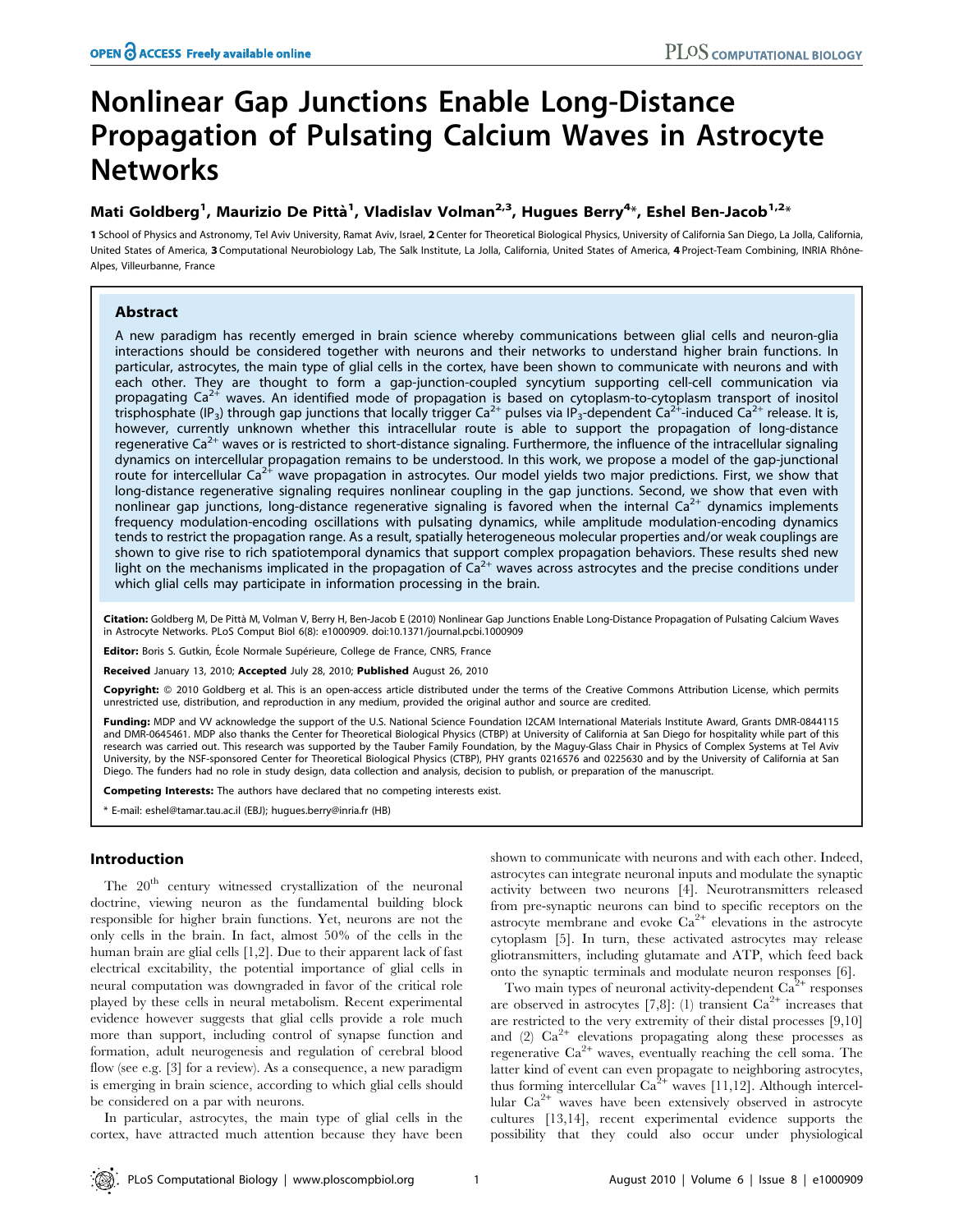#### Author Summary

In recent years, the focus of Cellular Neuroscience has progressively stopped only being on neurons but started to include glial cells as well. Indeed, astrocytes, the main type of glial cells in the cortex, dynamically modulate neuron excitability and control the flow of information across synapses. Moreover, astrocytes have been shown to communicate with each other over long distances using calcium waves. These waves spread from cell to cell via molecular gates called gap junctions, which connect neighboring astrocytes. In this work, we used a computer model to question what biophysical mechanisms could support long-distance propagation of  $Ca^{2+}$  wave signaling. The model shows that the coupling function of the gap junction must be non-linear and include a threshold. This prediction is largely unexpected, as gap junctions are classically considered to implement linear functions. Recent experimental observations, however, suggest their operation could actually be more complex, in agreement with our prediction. The model also shows that the distance traveled by waves depends on characteristics of the internal astrocyte dynamics. In particular, long-distance propagation is facilitated when internal calcium oscillations are in their frequency-modulation encoding mode and are pulsating. Hence, this work provides testable experimental predictions to decipher long-distance communication between astrocytes.

conditions [6], with propagation distances ranging from four [15] to up to 30 astrocytes [16]. These results therefore indicate that waves in astrocytes may represent an effective form of intercellular signaling in the central nervous system [17,18]. But further, they almost irresistibly bring about the hypothesis that this persistent astrocyte wave-based signaling could extend the repertoire of neural network communications, adding non-local interactions, both in space and in time [3].

In order to assess this hypothesis though, several aspects of  $Ca^{2+}$ signaling in astrocytes remain to be elucidated. Experimental data suggest that a stimulus impinging on an astrocyte is preferentially encoded in the modulation of the frequency  $(FM)$  of astrocytic  $Ca^{2+}$ oscillations [10]. This type of oscillations is often characterized by pulsating waves, i.e. the propagation of peak waveforms, with width smaller than period. However, the possibility of amplitude modulation (AM) or even coexisting AM and FM (AFM) encoding have also been inferred [19,20]. Actually, the frequency and amplitude of astrocytic  $Ca^{2+}$  oscillations can be highly variable, depending on cell-specific properties such as  $Ca^{2+}$  content of the intracellular stores, or the spatial distribution, density and activity of (sarco-)endoplasmic reticulum Ca2<sup>+</sup> -ATPase (SERCA) pumps [21,22]. Yet, the propagation of wave-like signalling in the context of such great variability is yet not fully understood [14].

Much effort has also been devoted to understand the mechanisms responsible for initiation and propagation of intercellular  $Ca^{2+}$  waves. From a single-cell point of view, intracellular  $Ca^{2+}$ dynamics in astrocytes is mainly due to  $Ca^{2+}$ -induced  $Ca^{2+}$  release (CICR) from the endoplasmic reticulum (ER) stores and its regulation by inositol trisphosphate (IP3) [6]. But for the transmission of these internal signals from one astrocyte to the other, two possible routes have been uncovered. The first one involves the transfer of  $IP_3$  molecules directly from the cytosol of an astrocyte to that of an adjacent one through gap junction intercellular hemichannels [23]. In the second route instead, propagation is mediated by extracellular diffusion of ATP which binds to plasma membrane receptors on neighboring astrocytes

and regulates  $IP_3$  levels therein [18,24]. Although these two routes need not be mutually exclusive, experiments indicated that intracellular propagation through gap junctions is likely the predominant signaling route in many astrocyte types [19,25–27].

Albeit experimental protocols monitor wave propagation as variations of intracellular Ca<sup>2+</sup>, the molecule that is transmitted through gap junctions to neighboring astrocytes is not  $Ca^{2+}$ , but  $IP_3$ [27]. Indeed, when the  $IP_3$  in a given cell increases, some of it can be transported through a gap junction to a neighbor astrocyte. This IP<sub>3</sub> surge in the neighbor cell can in turn trigger CICR, thus regenerating the original  $Ca^{2+}$  signal. Yet, the transported IP<sub>3</sub> is required to reach a minimal threshold concentration to trigger CICR in the neighboring cell. If this threshold is not reached, propagation ceases [28]. In this regard, previous theoretical studies stressed the importance of a mechanism for at least partial regeneration of IP<sub>3</sub> levels [29,30]. Such a mechanism, coupled with  $IP<sub>3</sub>$  transport, could induce local  $IP<sub>3</sub>$  concentrations large enough to trigger CICR [30], thus enabling  $Ca^{2+}$  wave propagation. Production of  $IP_3$  by  $Ca^{2+}$ -dependent PLC $\delta$  has been suggested as a plausible candidate regeneration mechanism [29,31,32]. However, the intercellular latencies of the  $Ca^{2+}$  waves simulated with this mechanism are hardly reconcilable with experimental observations, hinting a critical role for gap junction  $IP_3$  permeability [29,30].

In the present study, we investigated the intercellular propagation of  $Ca^{2+}$  waves through the gap-junctional route by a computer model of one-dimensional astrocyte network. To account for intracellular  $Ca^{2+}$  dynamics, we adopted the concise realistic description of IP<sub>3</sub>-coupled  $Ca^{2+}$  dynamics in astrocytes previously introduced in Ref. [33]. We specifically focused on the influence of gap junction linearity and internal  $Ca^{2+}$  dynamics on the wave propagation distance. By means of bifurcation analysis and numerical solutions, we show that nonlinear coupling between astrocytes can indeed favor  $IP_3$  partial regeneration thus promoting large-distance intercellular  $\text{Ca}^{\frac{2+}{2}}$  wave propagation. Our study also shows that long-distance wave propagation critically depends on the nature of intracellular  $Ca^{2+}$  encoding (i.e. whether  $Ca^{2+}$  signals are FM or AM) and the spatial arrangement of the cells. Furthermore, our results suggest that, in the presence of weak coupling, nonlinear gap junctions could also explain the complex intracellular oscillation dynamics observed during intercellular  $Ca<sup>2+</sup>$  wave propagation in astrocyte networks [12].

#### Methods

#### The ChI model of intracellular  $Ca^{2+}$  dynamics

We describe calcium dynamics in astrocytes by an extended version of the Li-Rinzel model [34], called the ChI model that we developed and studied in [33]. A detailed presentation of this model is also given in the Supplementary Information. Briefly, the ChI model accounts for the complex signaling pathway illustrated in Figure 1 that includes  $Ca^{2+}$  regulation by IP<sub>3</sub>-dependent CICR as well as IP<sub>3</sub> dynamics resulting from PLC $\delta$ -mediated synthesis and degradation by  $IP_3$  3-kinase (3K) and inositol polyphosphate (IP) 5-phosphatase (5P). The temporal evolution of astrocytic intracellular calcium in our model is described by three coupled nonlinear equations:

$$
\frac{dC}{dt} = J_{\text{chan}}(C, h, IP_3) + J_{\text{leak}}(C) - J_{\text{pump}}(C) \tag{1}
$$

$$
\frac{\mathrm{d}h}{\mathrm{dt}} = (h_{\infty}(C,IP_3) - h) / \tau_h(C,IP_3) \tag{2}
$$

$$
\frac{dIP_3}{dt} = P_{PLC\delta}(C, IP_3) - D_{3K}(C, IP_3) - D_{5P}(IP_3) \tag{3}
$$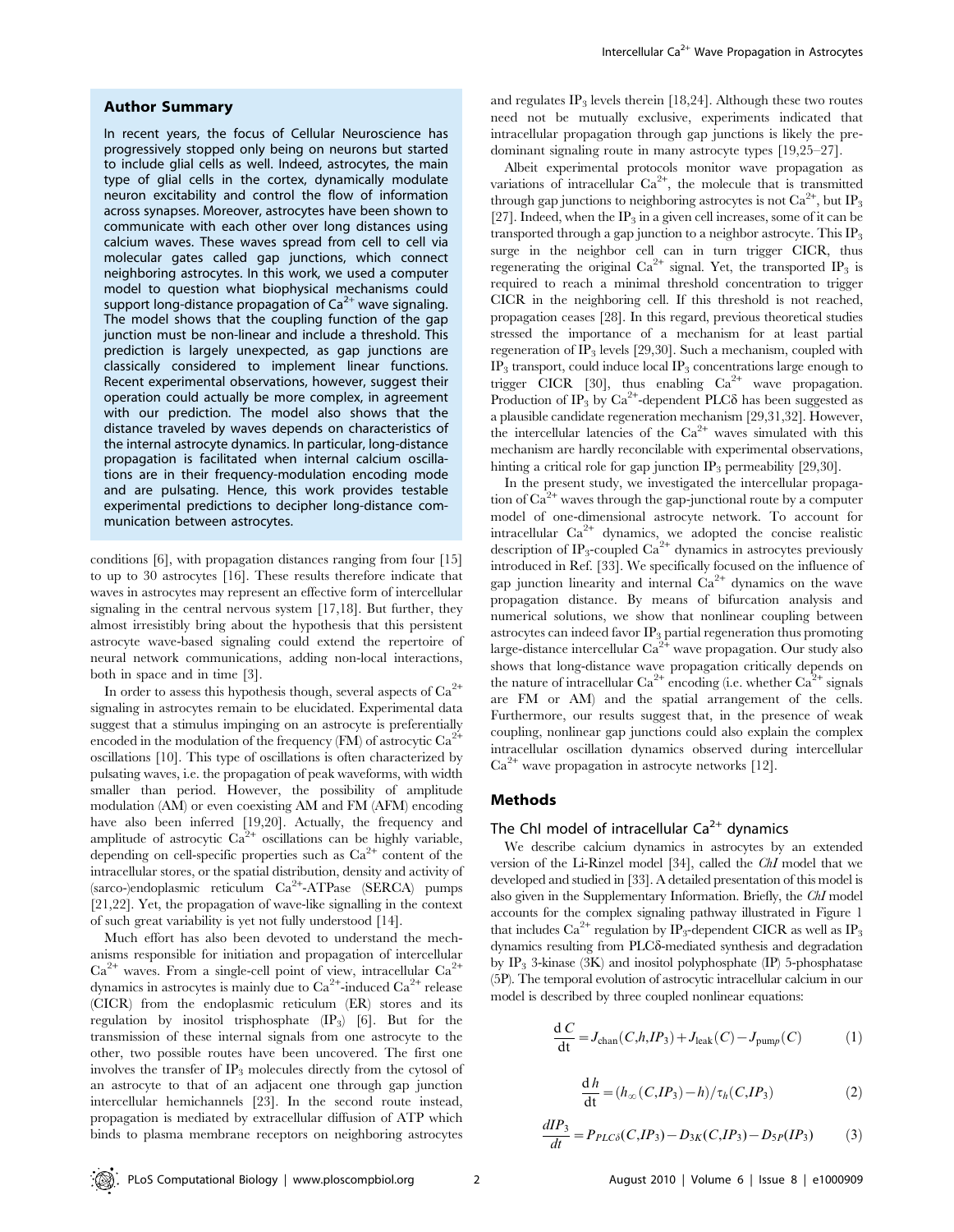

Figure 1. Sketch of the signaling pathways considered in the *ChI* model. (a) Ca<sup>2+</sup>-induced Ca<sup>2+</sup> release (CICR) from the endoplasmic reticulum (ER) is the main mechanism responsible for intracellular  $Ca^{2+}$  dynamics in astrocytes. (b) Schematic of the coupling between  $Ca^{2+}$  dynamics responsible for intracellular  $Ca^{2+}$  dynamics in astrocytes. (b) S and IP<sub>3</sub> metabolism in the astrocyte. (c) Endogenous IP<sub>3</sub> production is brought forth by hydrolysis of PIP<sub>2</sub> by PLC $\delta$  (the activity of which is regulated by Ca<sup>2+</sup>). (**d**) Degradation of IP<sub>3</sub> mainly occurs through IP<sub>3</sub> 3-kinase- (3K-) catalyzed phosphorylation and inositol polyphosphate 5-phosphatase (IP-<br>5P)-mediated dephosphorylation. For simplicity, Ca<sup>2+</sup>-dependent PK 5P are not considered in this study. The legend of different arrows is given below (c). doi:10.1371/journal.pcbi.1000909.g001

in which the variables  $C$ ,  $h$ ,  $IP_3$  represent the cell-averaged calcium concentration, the fraction of open  $IP_3R$  channels on the ER membrane, and the cell-averaged concentration of  $IP_3$  second messenger, respectively. Each one of these variables is coupled to others via the set of equations that describe contributions of different biochemical pathways, as described in details in Supplementary Information (equations S1–S4) alongside the complete mathematical analysis of the model features.

In a single-cell context, this model reproduces most of the available experimental data related to calcium oscillations in astrocytes. In particular, it faithfully reproduces the experimentally reported changes of oscillation frequency and wave shape caused by SERCA pump activity modulations [22].

#### Astrocyte coupling

Experimental evidence shows that chemical signaling between astrocytes usually takes the form of propagating  $Ca^{2+}$  pulses that are elicited following the gap-junctional transfer of  $IP_3$  second messenger molecules [13]. Intracellular  $IP_3$  activates the CICR pathway, giving rise to the observed rapid transient elevations in cytosolic free calcium. We considered three scenarios to describe the exchange of  $IP_3$  between a pair of adjacent astrocytes: (1) linear, (2) threshold-linear (composed of a linear term operating after a threshold) and (3) non-linear (here described as sigmoid) coupling (see Figure 2). The linear model is a simple diffusive coupling; however, threshold-linear and non-linear models both transfer  $IP_3$  only when the  $IP_3$  gradient between the two adjacent cells overcomes a threshold value.

Our investigation of nonlinear coupling case was motivated by the experimental observations suggesting that gap junction permeability in itself can be actively modulated by various factors, among them different second messengers. Indeed, there is growing evidence that gap junctions may have greater selectivity and more active gating properties than previously recognized [35]. Several signaling pathways are able to modulate junctional permeability. In particular, the conductance state of Cx43, the main type of connexin in astrocyte gap junctions [36] is regulated by phosphorylation by PKC, which is also involved in  $IP_3$  degradation [37,38], as well as by intracellular  $Ca^{2+}$  [39]. These data suggest that astrocyte gap junction gating could be coupled to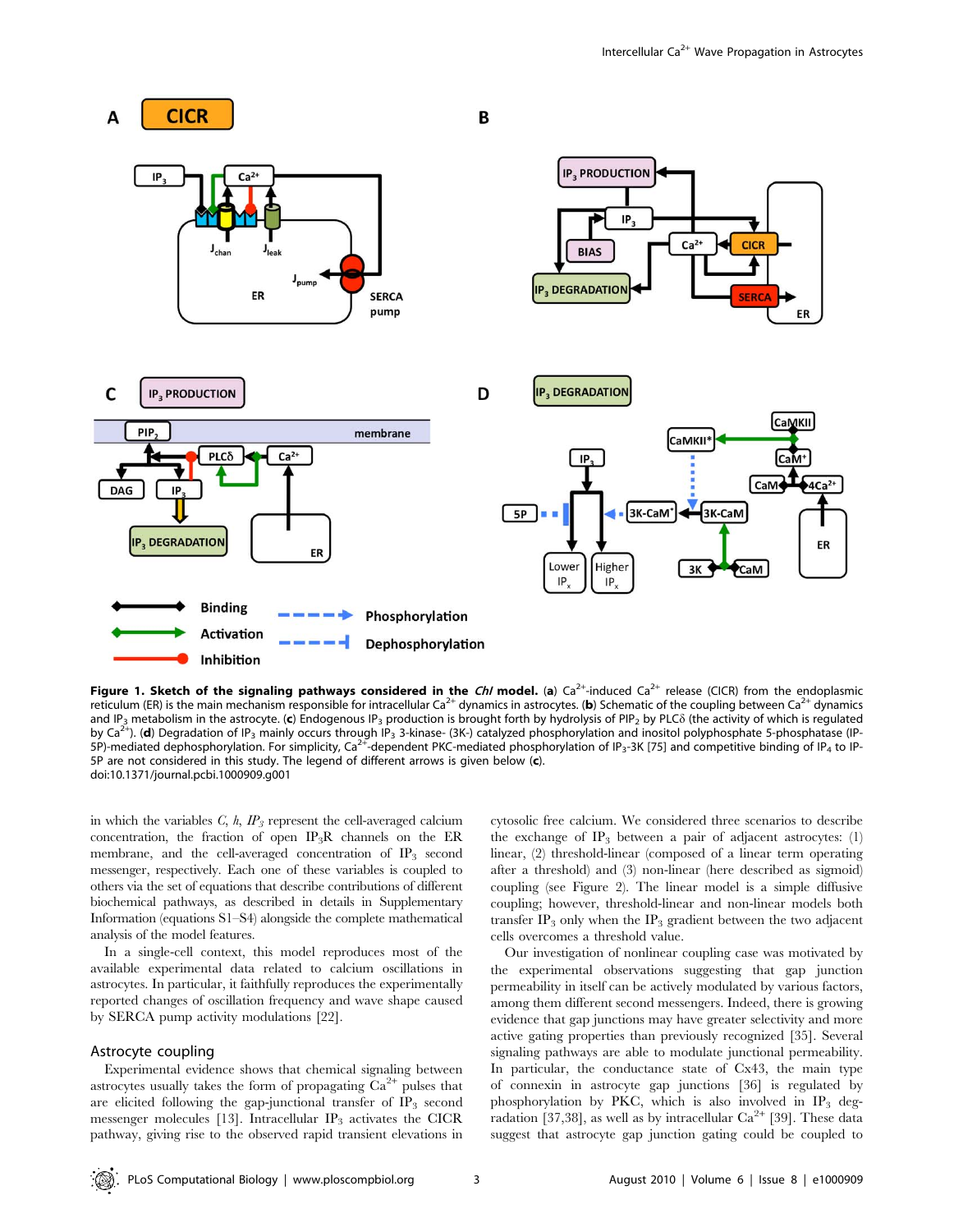

Figure 2. The coupling functions used in the current study to model different types of gap-junctions. Shown is the relative flux, i.e. the value the IP<sub>3</sub> flux divided by the coupling force  $F$  as a function of the IP<sub>3</sub> gradient ( $\Delta$ IP<sub>3</sub>) between two coupled cells, for linear, threshold-linear and sigmoidal coupling. Parameters:  $IP_3^{\text{thr}} = 0.3 \mu M$ ,  $IP_3^{\text{scale}} = 0.05 \, \mu \text{M}.$ doi:10.1371/journal.pcbi.1000909.g002

intra- and inter-cellular IP<sub>3</sub> and  $Ca^{2+}$  dynamics [40,41] in a nontrivial fashion. Accordingly, several previous simulation studies have explored the influence of complex (e.g. regulated by second messengers) gap junctions [42–44]. We explore here their effects on intracellular  $Ca^{2+}$  wave propagation in astrocytes.

Linear coupling function. The linear model simply results from Fick's law of diffusion. The flux  $J_{i\rightarrow j}$  of IP<sub>3</sub> molecules (where  $i, j$  are indices of adjacent model astrocytes) is proportional to their concentration gradient:

$$
J_{i \to j} = F \cdot \Delta_{ij} I P_3 \tag{4}
$$

where  $\Delta_{ij}IP_3 = IP_3^i - IP_3^j$ . Such coupling function is the standard model for a gap junction acting as a passive channel [30]. The coupling strength (or permeability)  $F$  depends on the number of gap junction channels and their unitary permeability, and in what follows, it will be considered as a parameter.

Non-linear coupling functions: sigmoid and thresholdlinear. Threshold-linear coupling only partially keeps the linear characteristics of the ''classical'' gap junction adding a threshold on IP<sub>3</sub> gradient below which the flux  $J_{i\rightarrow j}$  is zero. On the other hand, sigmoid coupling adds a further saturating threshold on the  $IP_3$  gradient value, above which the  $IP_3$  flux is constant.

Sigmoid coupling is defined as:

$$
J_{i \to j} = \frac{F}{2} \left( 1 + \tanh\left(\frac{|\Delta_{ij}IP_3| - IP_3^{\text{ thr}}}{IP_3^{\text{scale}}}\right) \right) \frac{\Delta_{ij}IP_3}{|\Delta_{ij}IP_3|} \tag{5}
$$

where  $F$  is the coupling factor,  $IP_3^{\text{thr}}$  is the predetermined threshold value and  $\dot{IP}_3^{\text{scale}}$  is the width of the transition zone in the sigmoid function (see Figure 2). In order to allow comparison of the effects of the threshold-linear coupling function with that of the sigmoid one, the slope of the threshold-linear function was chosen to be coincident with that of the sigmoid coupling function (Figure 2). Threshold linear coupling is thus defined as:

$$
J_{i\to j} = \frac{F}{2} \cdot \Theta \left( \frac{|\Delta_{ij}IP_3| - IP_3^{\text{thr}} - IP_3^{\text{scale}}}{IP_3^{\text{scale}}} \right) \frac{\Delta_{ij}IP_3}{|\Delta_{ij}IP_3|} \tag{6}
$$

with the threshold function  $\Theta(x) = x$  if  $x > 0$ , and 0 otherwise.

#### The network model

We consider chains of  $N$  astrocytes where each astrocyte is coupled to its two nearest neighbors via gap junctions. Each  $i$ -th astrocyte  $(i = 1, ..., N)$  is associated with three variables  $C^i$ ,  $h^i$  and  $IP_3^i$ , that are respectively the cytosolic Ca<sup>2+</sup> concentration, the ratio of open IP<sub>3</sub>Rs and the intracellular IP<sub>3</sub> concentration in this astrocyte. The dynamics of these internal variables is given by the ChI model (equations 1–3 and Supplementary Information for a detailed explanation):

$$
\forall i=1,\ldots,N,
$$

$$
\frac{\mathrm{d} C^i}{\mathrm{d} t} = J_{\text{chan}}(C^i, h^i, IP_3^i) + J_{\text{leak}}(C^i) - J_{\text{pump}}(C^i) \tag{7}
$$

$$
\frac{\mathrm{d} h^i}{\mathrm{d} t} = \left(h_{\infty}\left(C^i,I P_3{}^i\right) - h^i\right) / \tau_h\left(C^i,I P_3{}^i\right) \tag{8}
$$

For all cells that are not at the boundaries of the astrocyte chain (i.e.  $\forall i=2, \ldots, N-1$ ):

$$
\frac{dIP_3^i}{dt} = \frac{dIP_3^i}{dt}\bigg|_r + J_{i-1 \to i} + J_{i+1 \to i} \tag{9}
$$

where the internal reaction term for  $IP_3$ , i.e.  $\frac{dIP_3^i}{dt}\bigg|_r$ , is given by equation (3). By contrast, the equations for the first and last cells, namely cell 1 and N, depend on the boundary conditions. We considered three types of boundary conditions: (1) reflective, (2) absorbing and (3) periodic.

Reflective (zero-flux) boundaries assume that  $IP_3$  exiting cell 1 or  $N$  can only flow to cell 2 or  $N-1$ , respectively. They are given by:

$$
\begin{cases}\n\frac{dIP_3^1}{dt} = \frac{dIP_3^1}{dt}\bigg|_{r} + J_{2 \to 1} \\
\frac{dIP_3^N}{dt} = \frac{dIP_3^N}{dt}\bigg|_{r} + J_{N-1 \to N}\n\end{cases}
$$
\n(10)

We also considered the case where cells 1 and  $N$  are absorbing, namely they entrap incoming  $IP_3$  fluxes. This is the case of absorbing boundary conditions in which  $IP_3$  can flow from cell 2 to cell 1, but the reverse flux (from cell 1 to 2) is always null (and similarly for cells  $N$  and  $N-1$ ). Accordingly, equations read:

$$
\begin{cases}\n\frac{dIP_3^1}{dt} = \frac{dIP_3^1}{dt}\Big|_{r} + \Theta(J_{2\to 1}) \\
\frac{dIP_3^2}{dt} = \frac{dIP_3^2}{dt}\Big|_{r} + J_{3\to 2} - \Theta(J_{2\to 1}) \\
\frac{dIP_3^{N-1}}{dt} = \frac{dIP_3^{N-1}}{dt}\Big|_{r} + J_{N-2\to N-1} - \Theta(J_{N-1\to N}) \\
\frac{dIP_3^N}{dt} = \frac{dIP_3^N}{dt}\Big|_{r} + \Theta(J_{N-1\to N})\n\end{cases} (11)
$$

Finally, with periodic boundary conditions, the 1D astrocyte chain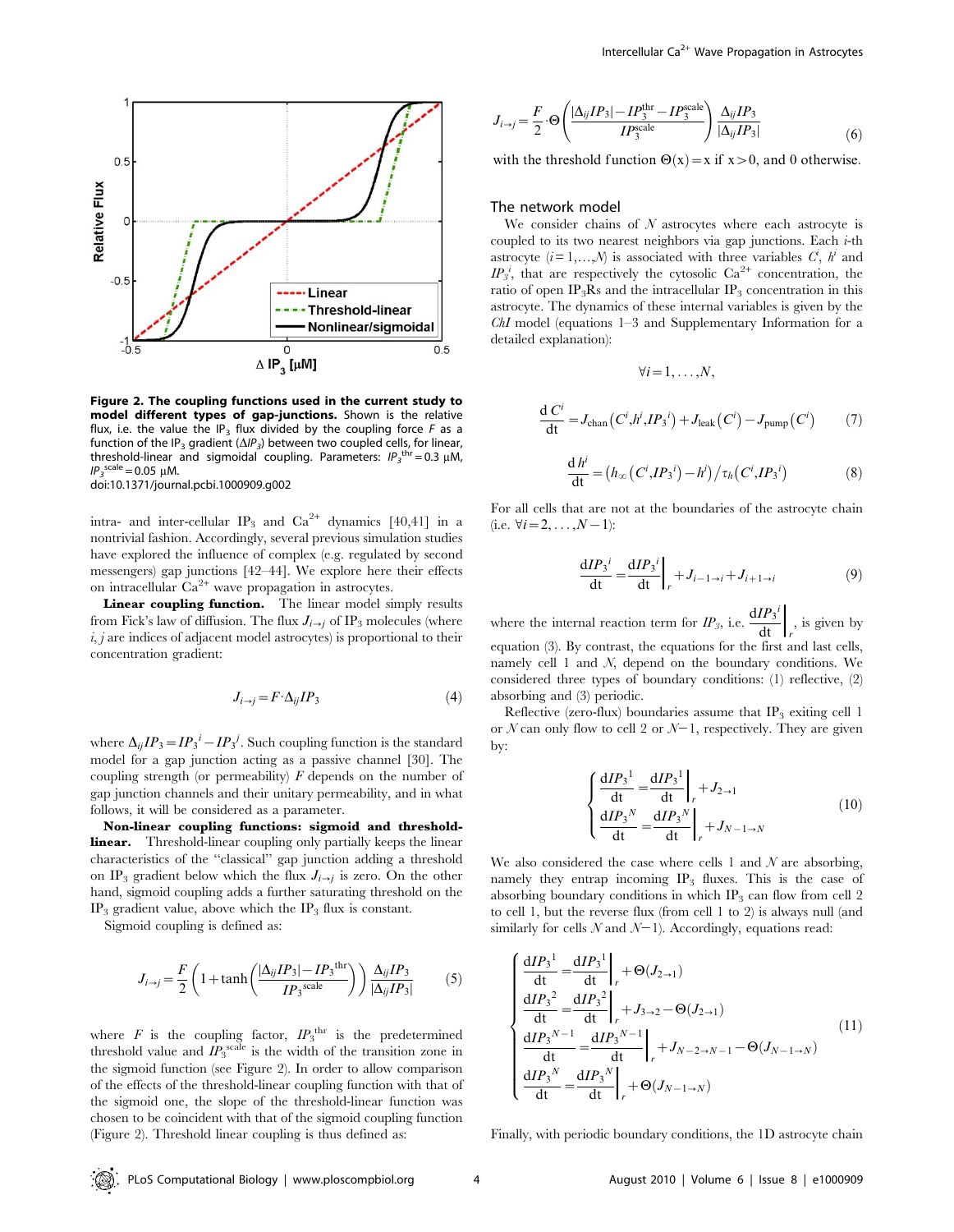actually takes the shape of a ring and the equations read:

$$
\begin{cases}\n\frac{dIP_3^1}{dt} = \frac{dIP_3^1}{dt}\bigg|_{r} + J_{N \to 1} + J_{2 \to 1} \\
\frac{dIP_3^N}{dt} = \frac{dIP_3^N}{dt}\bigg|_{r} + J_{N-1 \to N} + J_{1 \to N}\n\end{cases}
$$
\n(12)

#### Stimulation

To induce wave propagation in the astrocyte chain, one cell (referred to as the ''driving'' cell) is stimulated by a supplementary exogenous  $IP_3$  input. This external stimulus is supplied through a (virtual) ''dummy'' cell, coupled to the driving cell by one of the coupling functions described above. In this sense, the dummy cell acts as an IP<sub>3</sub> reservoir in which the level of IP<sub>3</sub> is kept fixed to a constant value  $IP_3^{\text{bias}}$ .

Let  $k$  be the coordinate of the stimulated cell (driving cell) within the 1D chain. In this study, we usually stimulate the first cell or the central one, that is  $k = 1$  or  $k = (N+1)/2$  (N odd). Hence, IP<sub>3</sub> dynamics in the  $k$ -th cell is given by

$$
\frac{dIP_3^k}{dt} = \frac{dIP_3^k}{dt}\bigg|_r + J_{k-1 \to k} + J_{k+1 \to k} + J_{0 \to k} \tag{13}
$$

where  $J_{0\to k}$  is calculated using  $\Delta_{0k}IP_3=IP_3^{\text{bias}}-IP_3^{\text{k}}$  in equation (4).

Most simulations done in this work were driven by a constant value of  $IP_3^{\text{bias}}$ . In the last section though, a square positive wave stimulus was applied to the model.

Initial conditions for all cells were set in agreement with experimental values reported in astrocytes for  $Ca^{2+}$  and IP<sub>3</sub> at basal conditions [45].

#### Numerics

The chain model consists of 3N non-linear ODEs, where the number of astrocytes in the chain,  $N$ , ranged from 1 to 100. Time solutions were obtained via numerical integration by a standard 4th-order Runge-Kutta scheme with a time step of 10 ms as this value showed to be the best compromise between integration time and robustness of the results. The computational model was implemented in Matlab (2009a, The MathWorks, Natick, MA) and C. Bifurcation analysis was done using XPPAUT (http:// www.math.pitt.edu/~bard/xpp/xpp.html). Nonlinear time series analysis was performed using the TISEAN software package [46]. Table S1 in the Supplementary Information lists the values of the parameters used in the model.

#### Results

Before proceeding to study the propagation of calcium waves in spatially extended networks of astrocytes, it was necessary to understand the dynamical response of a single model cell in response to  $IP_3$  stimulation. To this end, we performed a detailed bifurcation analysis of our model astrocytes. A wealth of dynamical regimes was discovered, allowing model astrocytes to encode information about  $IP_3$  stimulus in amplitude-modulated (AM), frequency-modulated (FM) or mixed (AFM) modes, depending on parameter values (see Text S1 in the Supplementary Information and refs. [47,48]). We then proceeded to study the bifurcation diagrams for systems of coupled model astrocytes (utilizing different types of coupling as detailed in Methods). Briefly, the bifurcation analysis showed the existence of FM pulse-like oscillatory regimes at low  $IP_3^{\text{bias}}$  values, which can turn into

complex oscillations for larger  $IP_3^{\text{bias}}$  values. Because stable oscillation regimes could coexist in the bifurcation diagrams with stable fixed points, it could not be predicted from these diagrams whether an  $IP_3$  input to the cell would trigger pulse-like oscillations or not, i.e. whether it would switch the system from the fixed point to the oscillatory regime. Thus, we resorted to extensive numerical simulations to investigate under what conditions one could observe propagation of  $Ca^{2+}$  waves along the astrocyte chain.

In agreement with previous studies (see [33] for a review),  $IP_3$ triggered CICR indeed allows intercellular  $\text{Ca}^{\overline{2}+}$  wave propagation in our modeling framework, as shown in Supplementary Information Figure S3. However, the range of wave propagation was usually restricted to and depended on the biophysical parameters that determine the profile of intracellular  $IP_3$  dynamics [32]. In what follows, we delineate the role that these parameters play in  $Ca^{2+}$  wave propagation, under different coupling modes (linear vs. nonlinear) and different encoding regimes (FM vs. AFM).

#### Calcium wave propagation along astrocyte chains

Linear vs. non-linear gap junctions. Propagation patterns both for the linear and nonlinear cases are presented in Figure 3 for the case of FM-encoding cells  $(N=12)$ . Here, a constant stimulus ( $IP_3^{\text{bias}}$  = 1.0 µM) was used and always applied to the first cell of the chain. Model analysis (see Methods) predicted that this level of IP<sub>3</sub> would trigger periodic  $Ca^{2+}$  pulses at least in the stimulated cell and possibly in the other ones as indeed confirmed by simulations (see Astrocyte 1) both in the case of linear and nonlinear coupling. For the linear coupling case, we observed propagation failure at  $6^{\text{th}} - 7^{\text{th}}$  cell from the driving one (Figures 3a,b). By contrast, in the nonlinear coupling scenario,  $Ca^{2+}$  pulses can propagate for the whole length of the chain (Figures 3c,d).

Analysis of the  $IP_3$  pattern for the nonlinear coupling function (Figure 3d) evidences a strong correlation between IP<sub>3</sub> and  $Ca^{2+}$ pulses. The IP<sub>3</sub> pulses are followed in time by the  $Ca^{2+}$  ones, suggesting that pulsed  $Ca^{2+}$  propagation is mediated by the propagation of  $IP_3$  across the cells. By contrast, in the case of linear coupling, the correlation between the propagating  $Ca^{2+}$  pulses and the intracellular  $IP_3$  signals is not so apparent (Figures 3a,b) as  $IP_3$ seems to diffuse smoothly from the stimulated cell without any effective propagation pattern.

The observed difference in the propagation distance between linear and nonlinear gap-junction couplings can be understood from this analysis. Indeed, in the case of linear gap-junction coupled cells, the IP<sub>3</sub> arriving in cell i from cell  $i-1$  is transferred forward to cell  $i+1$  before it can significantly accumulate in cell  $i$ . As a result, the  $IP_3$  displays the almost diffusive pattern of Figure 3b, with a fast decay as the distance from the stimulated cell increases, and not real travelling wave structure in space. Hence even with large values of the coupling strength or stimulus intensity, beyond a limited number of cells away from the stimulated one, the  $IP_3$  concentration becomes too small to trigger CICR. This stops  $Ca^{2+}$  wave propagation. Conversely, with nonlinear gap junctions,  $IP_3$  can accumulate in cell i (and trigger CICR) before it reaches the gap junction threshold and gets transferred to cell  $i+1$ . As a result, the IP<sub>3</sub> concentration evolves to the locally regenerative spatiotemporal pattern illustrated in Figure 3d) that allows  $Ca^{2+}$  wave propagation over the whole network.

The distances (measured in units of number of cells) travelled by the propagating  $Ca^{2+}$  waves as a function of the stimulation amplitude for an astrocyte chain of  $N = 25$  FM-encoding cells are reported in Figure 4a. For linear gap junctions, the propagation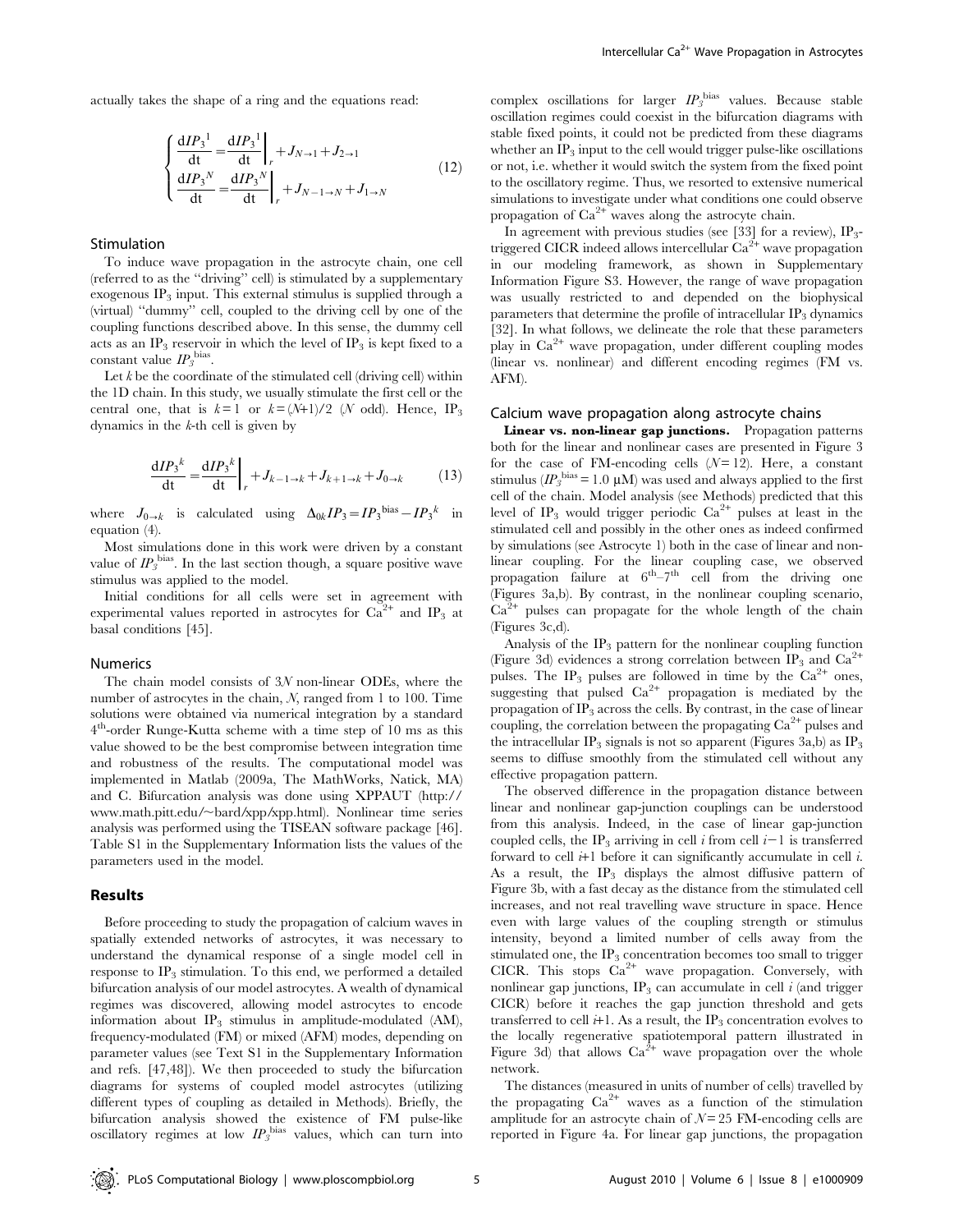

Figure 3. Propagation patterns with linear (a, b) and non-linear sigmoidal (c, d) gap junctions. The astrocyte chain was composed of 12 FM-encoding cells with reflective boundary conditions. Stimulation triggered by  $IP_3$ <sup>bias</sup> = 1.0 µM from t = 0 s to t = 120 s applied to the first cell in the line. doi:10.1371/journal.pcbi.1000909.g003

distance increases with  $IP_3^{\text{bias}}$ , but never exceeds one third of the chain length. On the contrary, with nonlinear sigmoid coupling,  $Ca<sup>2+</sup>$  oscillations propagate along the whole chain as soon as the oscillatory regime is engaged (that is for  $IP_3^{\text{bias}} > 0.72 \text{ }\mu\text{M}$ , see Figure S2).

Figure 4a further shows that threshold-linear gap junctions exhibit almost the same response as sigmoid ones but with different effective threshold IP<sub>3</sub> concentrations. Hence, these results indicate that the significant parameter for long-distance wave propagation through nonlinear gap junctions is the presence of an  $IP_3$  concentration threshold below which the junction is closed (this property is shared by the two nonlinear models), rather than the saturation of the transport at high  $IP_3$  concentrations (found only in the sigmoid model).

Because the effects due to the different shapes of coupling curves could be conflated in the above observations, we computed the dependence of wave propagation range on the maximal strength of coupling, for linear vs. nonlinear coupling cases (Figure 4c). For the most part of the range of examined coupling strengths,  $Ca<sup>2+</sup>$  wave propagation distance was significantly larger for the nonlinear case as compared to the linear case, ruling out the possibility that our findings are just a trivial confound. The only exceptions to this claim were noted for low F values (these dynamics at low coupling are studied thereafter) and for very small regions (around  $F = 1.5$  and  $F = 2.5$ ), were the propagation distances for both couplings were comparable. More importantly, Figure 4c evidences that linear gap junction fails to propagate long-distance  $Ca^{2+}$  waves (except in the "chaotic" low  $F$  domain).

Figure 4d illustrates propagation ranges in for FM cells when  $v_{\delta}$ (max. rate of IP<sub>3</sub> production by PLC $\delta$ ) and  $r_{5P}$  (max. rate of IP<sub>3</sub> degradation by IP-5P) vary. We locate with black dots the  $(v_{\delta},r_{5P})$  pairs for which  $Ca^{2+}$  waves propagate across the whole cell chain. Clearly, long-range propagation is found for a wide region of this parameter space. As expected, larger  $IP_3$  synthesis rates must be balanced by larger  $IP_3$  degradation rate to allow long range propagation, hence the diagonal-like aspect of the black region in the panel.

These first results thus indicate that the propagation distance of  $Ca<sup>2+</sup>$  waves in our model is much smaller with linear gap junctions than with nonlinear ones. This observation remains valid when the number of cells in the chain is much larger (we have simulated up to 120 cells in the chains) or/and when up to the 20 first cells in the chain receive the stimulation simultaneously (not shown). The above results are also robust with respect to the changes in boundary conditions (see Methods). For instance, Figure S4 illustrates longdistance  $\text{Ca}^{2+}$  wave propagation for a chain of  $\mathcal{N}=12$  FM-encoding astrocytes with periodic or absorbing boundary conditions and gap junctions endowed with sigmoid-like coupling.

This confirms that the difference of propagation distance between linear and nonlinear gap junction-coupling is a robust and fundamental property of our model. Hence, the existence of a threshold concentration for cell-to-cell  $IP_3$  diffusion, similar to the one displayed by nonlinear gap junctions may be a critical factor for long-distance propagation of  $Ca^{2+}$  waves across astrocytes. In what follows, we examine the influence of a second physiological characteristic of  $Ca^{2+}$  signaling in astrocytes, namely their stimulus encoding mode (FM-encoding or AFM-encoding chains).

**AFM vs. FM cells.** As illustrated in Figure 5,  $Ca^{2+}$  waves do not propagate in our model of AFM-type astrocyte chains. In Figure 5, large  $Ca^{2+}$  variations are observed only in the driving cell (cell 1 in Figure 5), whereas the other astrocytes exhibit subthreshold  $Ca^{2+}$  changes or no  $Ca^{2+}$  change at all. Importantly, Figure 4b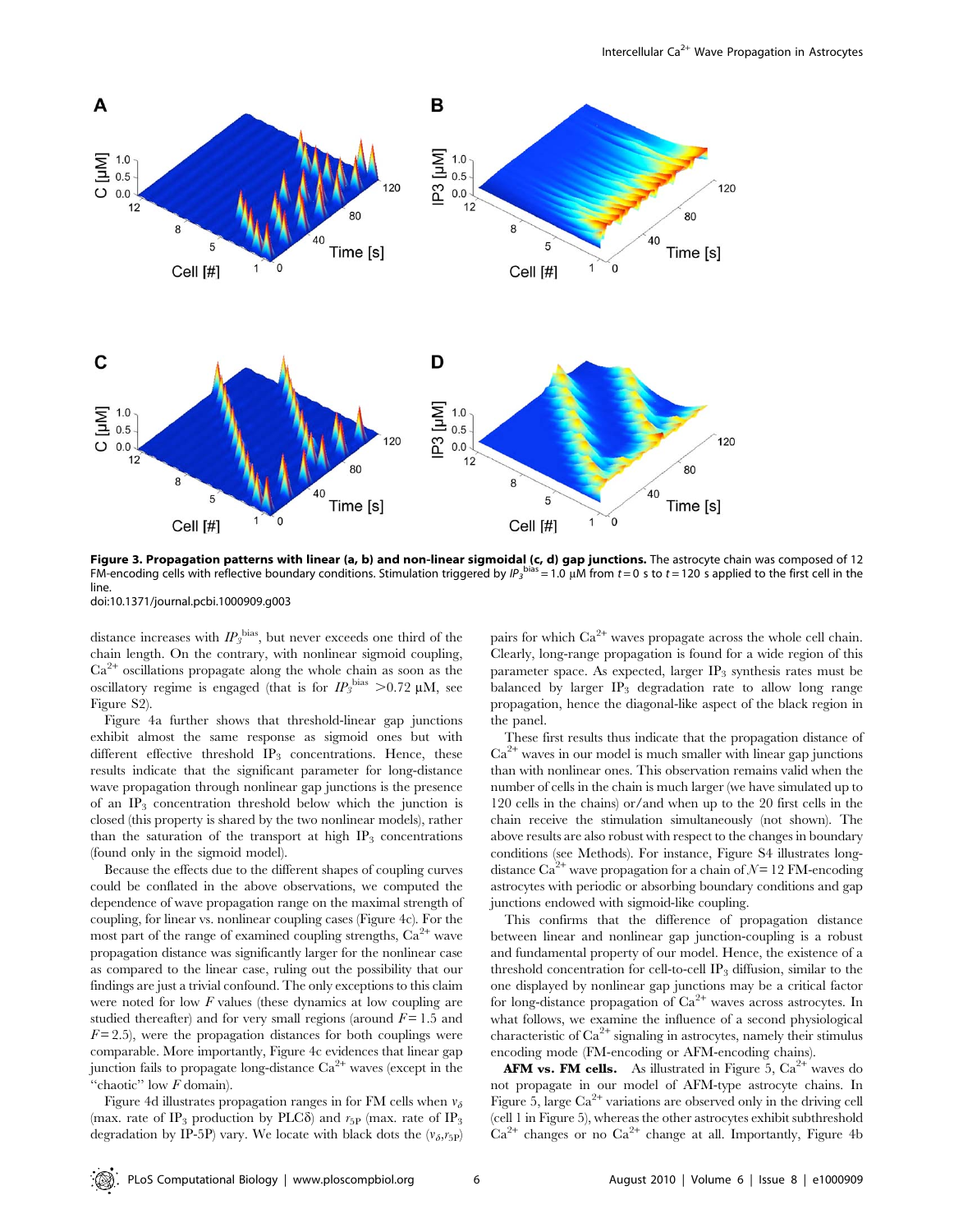

Figure 4. Traveled distance for the propagation of Ca<sup>2+</sup> waves as a function of stimulus intensity. The stimulus is applied to the first cell and the traveled distance is expressed in number of cells. With moderate coupling strength ( $F = 2 \mu m/s$ ) and  $N = 25$  cells, long-range Ca<sup>2+</sup> propagation is observed in the case of FM (a) but not AFM chains (b). Linear gap junctions (closed green circles) do not sustain propagation over long distances, whatever the encoding mode is. Long-range propagation is observed for AFM cells coupled by non-linear sigmoid (open magenta circles) or threshold-linear (times signs) gap junctions. Variation of the propagation range with F for 50 coupled FM cells (IP<sub>3</sub><sup>bias</sup> = 2.0 µM) is shown in (c) for sigmoid and linear gap junctions. Panel (d) shows a map of the  $r_{5P}$ - $v_{\delta}$  parameter space, where black dots correspond to waves propagating over all the cells, while white areas locate non-propagating waves. In these figures, a wave was considered to have reached a given cell whenever the amplitude of calcium variations in this cell was larger than 0.6 µM. Boundary conditions in these simulations were reflective. doi:10.1371/journal.pcbi.1000909.g004

shows that this observation is not restricted to the parameters of Figure 5 but holds true whatever the stimulation strength of the driving cell or the nature of the connecting gap junctions are, i.e. linear or nonlinear. In particular Figure 4b reports propagation failure even when the stimulation applied to the driving cell is as strong as  $IP_3^{\text{bias}} = 1.5 \mu M$ , namely an intensity deeply inside the oscillatory region of the bifurcation diagrams in Figures S1a, c. This failure to propagate is not caused by a failure of  $IP_3$  diffusion through gap junctions. First, in the case of nonlinear gap junctions, the stimulus strength is well beyond the diffusion threshold  $(I\!P_3^{\text{thr}})$ . Secondly, failure is also observed with linear gap junctions, where no coupling threshold can impede cell-to-cell diffusion. Hence the

propagation failure likely stems from an intrinsic inability of AFM astrocytes to build up sufficient intracellular  $IP_3$  levels to trigger CICR in neighboring cells.

This intrinsic difference in the propagation properties brought about by AFM or FM modes can be explained on the basis of the single-cell bifurcation diagrams (Figures S1a, c). Indeed, in the AFM-encoding mode, the peak concentration of the IP3 and  $Ca<sup>2</sup>$ oscillations decreases with decreasing  $IP_3$  stimulations. Hence the IP3 generation in AFM is such that a local depression of transmitted  $IP_3$  will be accentuated in the next cell. Any decline of  $IP_3$  production in a given cell will thus be transmitted outward and amplified along the chain, until the signal eventually fails. This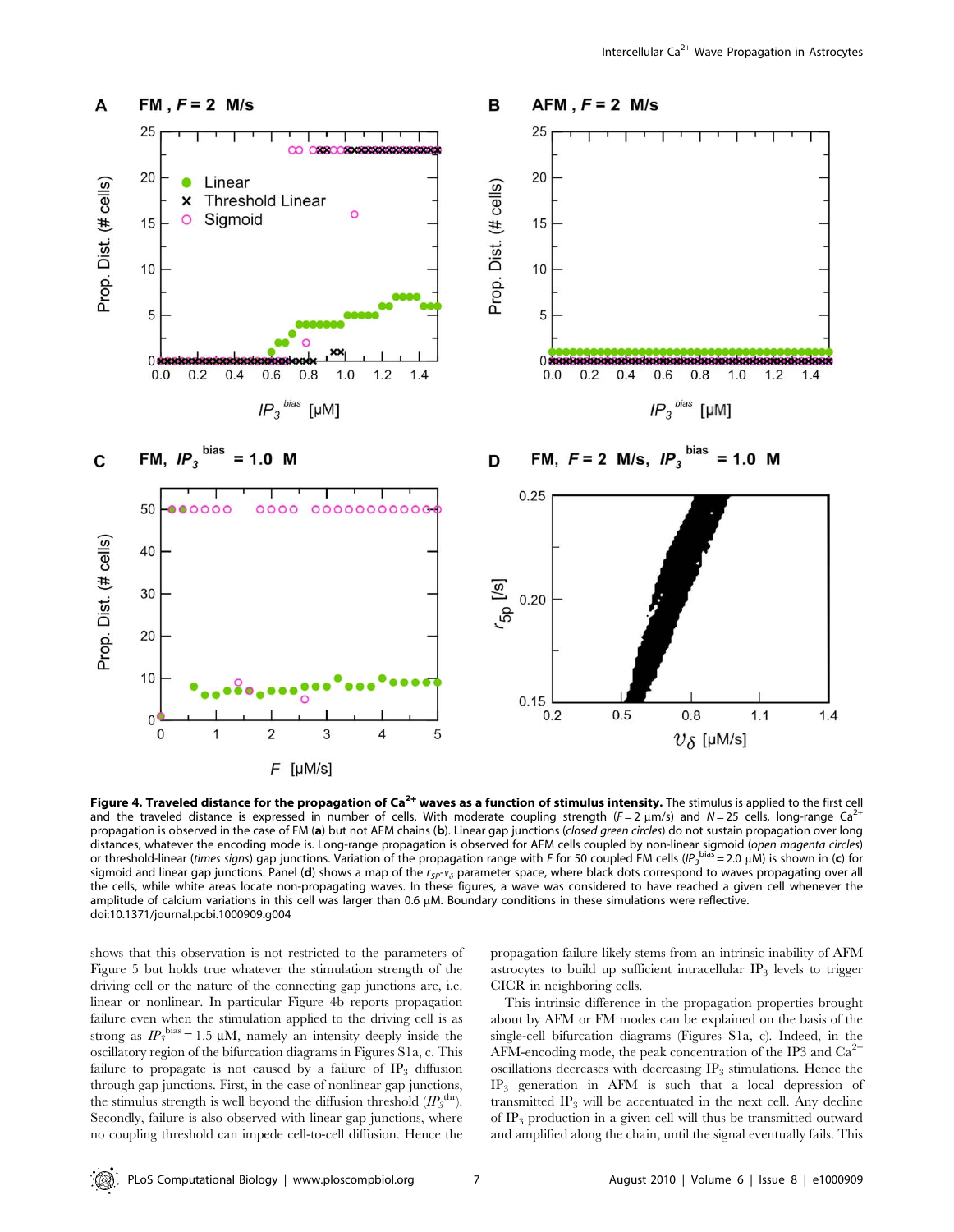

Figure 5. Propagation patterns for linear (a, b) and non-linear sigmoidal (c, d) gap junctions. The astrocyte chain was composed of 12 AFM astrocytes. Stimulus protocol and other parameters as in Figure 3. doi:10.1371/journal.pcbi.1000909.g005

phenomenon is not observed with FM cells because, by definition of the FM mode, the peak amplitude of the IP<sub>3</sub> oscillations in cell i is hardly dependent of the strength of the  $IP_3$  stimulus coming from cell  $i-1$  (at least in the limit where the incoming IP<sub>3</sub> stimulus falls within the oscillatory range of cell  $\hat{i}$ ). This simple mechanism guarantees that peak  $IP_3$  values in cell i will remain high even though the incoming stimulation is lower. In other words, the FM mode guarantees robust regeneration of the wave propagation.

Moreover, the range of  $IP_3$  input that gives rise to oscillations in the AFM encoding regime is much narrower than in the FM case. Thus, a perturbation of the IP<sub>3</sub> stimulation from cell i to  $i+1$  in the AFM mode is more likely to be enough to push cell  $i+1$  outside of its oscillatory range, leading to termination of wave propagation in this cell. Importantly, our simulations with AFM-encoding cell chains reported propagation failures for all the  $F$  values (Figure 4c) and  $(v_{\delta},r_{5P})$  pairs that were tested (results not shown).

Therefore, these results suggest a neat functional difference between AFM and FM oscillations in astrocytes: while FM could support long distance propagation of pulse-like  $Ca^{2+}$  waves, AFM is rather expected to give rise to localized  $Ca^{2+}$  signalling with diffusion-like spatial patterns for IP3. Hence, any parameter relevant to *intra*-cellular  $Ca^{2+}$  signaling and able to switch the cell between AFM and FM modes (e.g. the affinity or activity of the SERCA pumps) is predicted to play a key role in the inter-cellular propagation of  $Ca^{2+}$  signals in astrocytes.

Propagation in composite chains. Because the astrocyte population within the brain is heterogeneous [49], the results reported above question the possibility of intercellular  $Ca^{2+}$  wave propagation across astrocytes with different properties. Here we tackled this issue using composite astrocyte chains, namely chains constituted of both FM and AFM cells, and investigated under what conditions propagation is possible with nonlinear sigmoid gap junctions.

In Figure 6, we stimulated the first cell of the chain (cell 1) with a constant stimulus so as to initiate the  $Ca^{2+}$  wave in this cell. The intensity of the stimulus was set close to the upper edge of the cell oscillatory range according to the bifurcation diagrams in Figures S1c, d so as to maximize the chance of wave propagation. Figure 6a illustrates the propagation of the  $Ca^{2+}$  wave in a chain of alternating FM (black traces) and AFM (gray traces) cells and shows that propagation abruptly terminates at the second AFM cell in the chain (cell 4). Notably, closer inspection of  $IP_3$  dynamics in the subsequent FM cell (i.e. cell 5 in Figure 6d) reveals that the IP3 concentration intermittently passes across the predicted threshold for oscillations in this cell. However the time spent above the threshold is never large enough to trigger CICR, so that propagation halts. Extending propagation to further cells in the chain thus demands faster endogenous  $IP_3$  production. This can for instance be obtained with larger values of the maximal rate of PLC $\delta$ ,  $v_{\delta}$ , and/or smaller IP<sub>3</sub> degradation rates,  $v_{3K}$  and/or  $r_{5P}$ .

The former possibility is considered in Figures 6b,e. The simulation reported in these figures corresponds to the same conditions as in Figures 6a,d, except that  $v_{\delta}$  is larger in AFM cells. Clearly, wave propagation now extends across the entire chain. Due to the increased rate of  $IP_3$  production, all AFM cells in the chain in fact maintain intracellular  $IP_3$  concentration either beyond or within the oscillatory range. Moreover, since this range essentially overlaps with the lower part of the oscillatory range for FM cells, the IP<sub>3</sub> transported from one AFM to the next FM cell in the chain can trigger CICR there, thus perpetuating propagation.

Another possible mechanism to facilitate wave propagation across AFM cells in heterogeneous conditions consists in increasing the frequency of the wave pulses in the FM cell preceding the AFM one. This effect is actually naturally obtained when several successive FM cells are placed between two AFM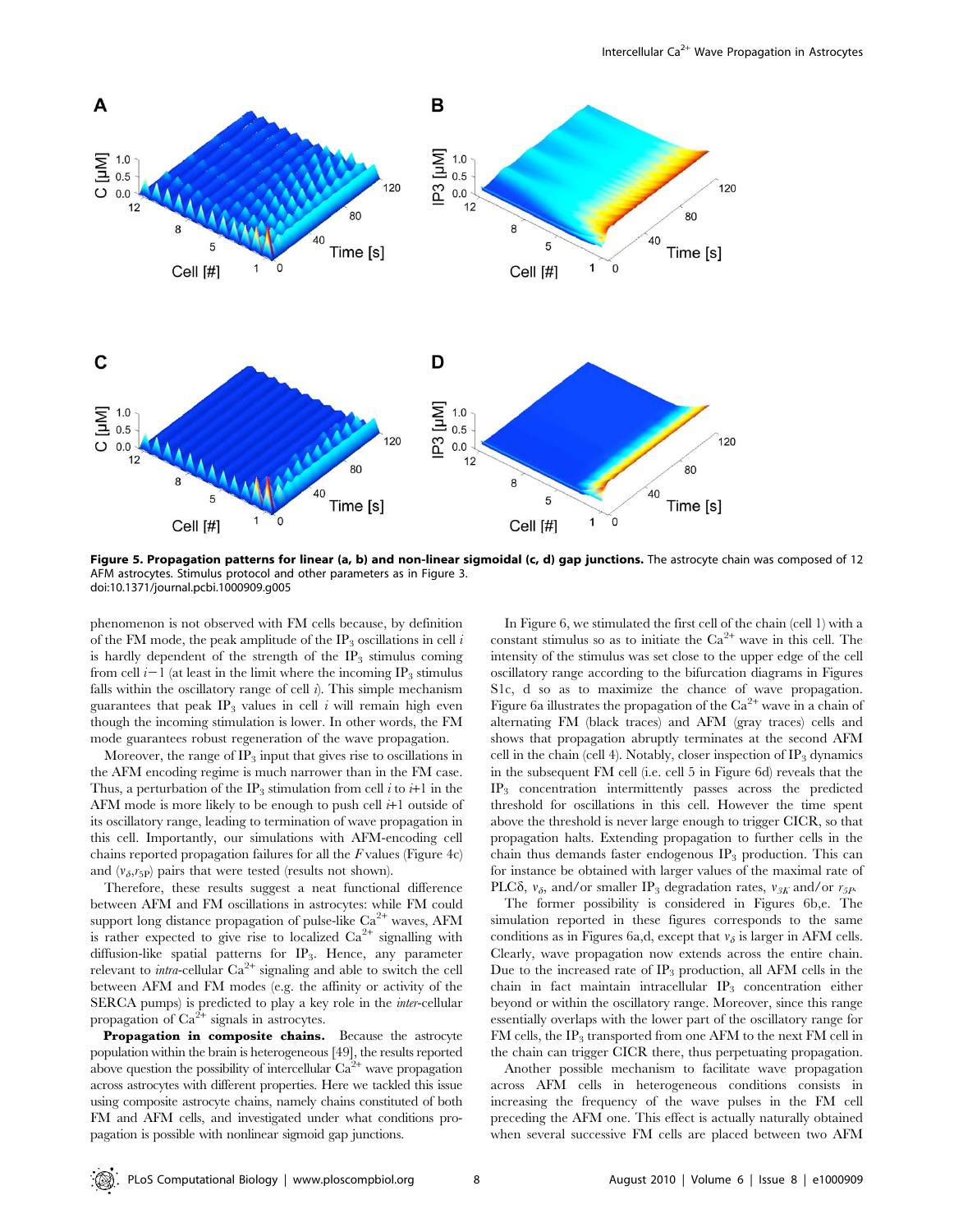

Figure 6. Calcium (a-c) and IP<sub>3</sub> (d-f) traces for wave propagation in composite astrocyte chains. Black traces locate FM cells while AFM cells are displayed with gray traces. (a, d) Alternating one FM with one AFM cell for example, may not allow propagation beyond the second AFM cell. (b, e) Larger propagation distances can be obtained by increasing the maximal rate of PLC $\delta$  in AFM cells. (c, f) Alternatively, longer traveling distances can be observed in chains where two AFM cells are separated by more than one FM cell. Parameters: a stimulus of  $\hat{IP_3}^{\text{bias}} = 1.2 \mu$ M was applied between t = 10 and t = 300 s on the first cell of the chain (i.e. cell 1). Other parameters:  $v_{\delta}^{(AFM)} = 0.108 \mu M/s$ ;  $v_{\delta}^{(FM)} = 0.832 \mu M/s$ ;  $r_{sp} = 0.202 \text{ s}^{-1}$ ;  $IP_3^{\text{thr}}$  = 0.215 µM; (b, e):  $v_3^{\text{(AFM)}}$  = 0.15 µM/s. In all these simulations, a 5-minute-long stimulus was applied. doi:10.1371/journal.pcbi.1000909.g006

ones. We illustrate this in Figures 6c,f, where the same conditions as in Figures 6a,d were used, except that one has now two successive FM cells between two AFM ones. The interactions between the two successive FM cells increase the frequency of the  $Ca^{2+}$  pulses, and thus the frequency of elementary diffusion events of  $IP_3$  in the next AFM cell. In turn this increases both the frequency of the  $IP_3$ oscillations in the AFM cell and their minimal level, thus allowing  $Ca<sup>2+</sup>$  wave propagation in the subsequent FM cells.

The presence of homogenous FM cell domains between AFM cells is therefore likely to enable long traveling distances for propagating  $Ca^{2+}$  waves. One may even assume that if the number of successive FM cells in the FM domains is large enough, the  $Ca<sup>2+</sup>$ wave should propagate over the entire network, whatever its size. Although we did not further investigate this possibility, our simulations hint on the contrary that there likely exists an upper bound for the travelling distance because the frequency of propagating Ca<sup>2+</sup> waves in FM domains is not constant, but tend to decrease after each AFM cell, as can be seen by comparison of the pulse frequency in the  $Ca^{2+}$  traces of FM cells in Figures 6a–c. Indeed such progressive decay of the pulse frequency along the chain eventually brings forth insufficient  $IP_3$  diffusion through gap junctions, thus terminating propagation (results not shown).

We note that modifications of the  $IP_3$  threshold for diffusion in the nonlinear gap junctions,  $IP_3^{\text{thr}}$ , should facilitate transmission of  $Ca<sup>2+</sup>$  pulses from cell to cell in the chain, thus increasing the frequency of propagation (Figure S5), with the possibility of observing very different dynamics of propagation in chains of identical astrocytes. Such scenario supports the notion that although nonlinear gap junctions could explain long-distance propagation, their specific properties are expected to be critical factors for the dynamics of propagation. This aspect is further investigated in the next and last section of results of our study.

#### Propagation of complex waves

The  $Ca^{2+}$  and IP<sub>3</sub> dynamics observed so far were all obtained using a rather high value of the coupling strength  $(F = 2.0 \mu M \cdot s^{-1})$ . In these conditions, the properties of the propagated waves are rather simple: a pulse-like (or not) wave front travels across astrocytes, with conserved shape and either stops after a few cells or invades the whole cell chain. However, our system is a spatially extended dynamical system with large numbers of degrees of freedom. Such systems (e.g. coupled map lattices) are known to manifest complex spatiotemporal behaviors when the coupling strength changes. To get an insight on the possible propagation behavior exhibited by our model with weaker coupling, we considered the dynamics with reduced levels of gap junction permeability (setting  $F = 0.23 \mu \text{M} \cdot \text{s}^{-1}$ ).

Figure 7 shows the  $Ca^{2+}$  dynamics of 41 coupled FM cells and a square wave periodic stimulation applied to the central cell  $#21$ (see figure caption for details). Visual inspection of the  $Ca^{2+}$  traces in each cell (Figure 7a) indicates that such periodic (oscillatory) stimulation can trigger  $Ca^{2+}$  waves that can propagate along the whole chain. Importantly, this figure also evidences the occurrence of occasional propagation failures that do not seem to result from a simple spatiotemporal pattern. Actually, observation of the temporal traces of each individual cell reveals the occurrence of pulse-like events showing up with no apparent regularity. Accordingly, the distribution of the time-intervals between two such pulses can be very broad for some cells, with large intervals often almost as probable as small ones (see Figure S6).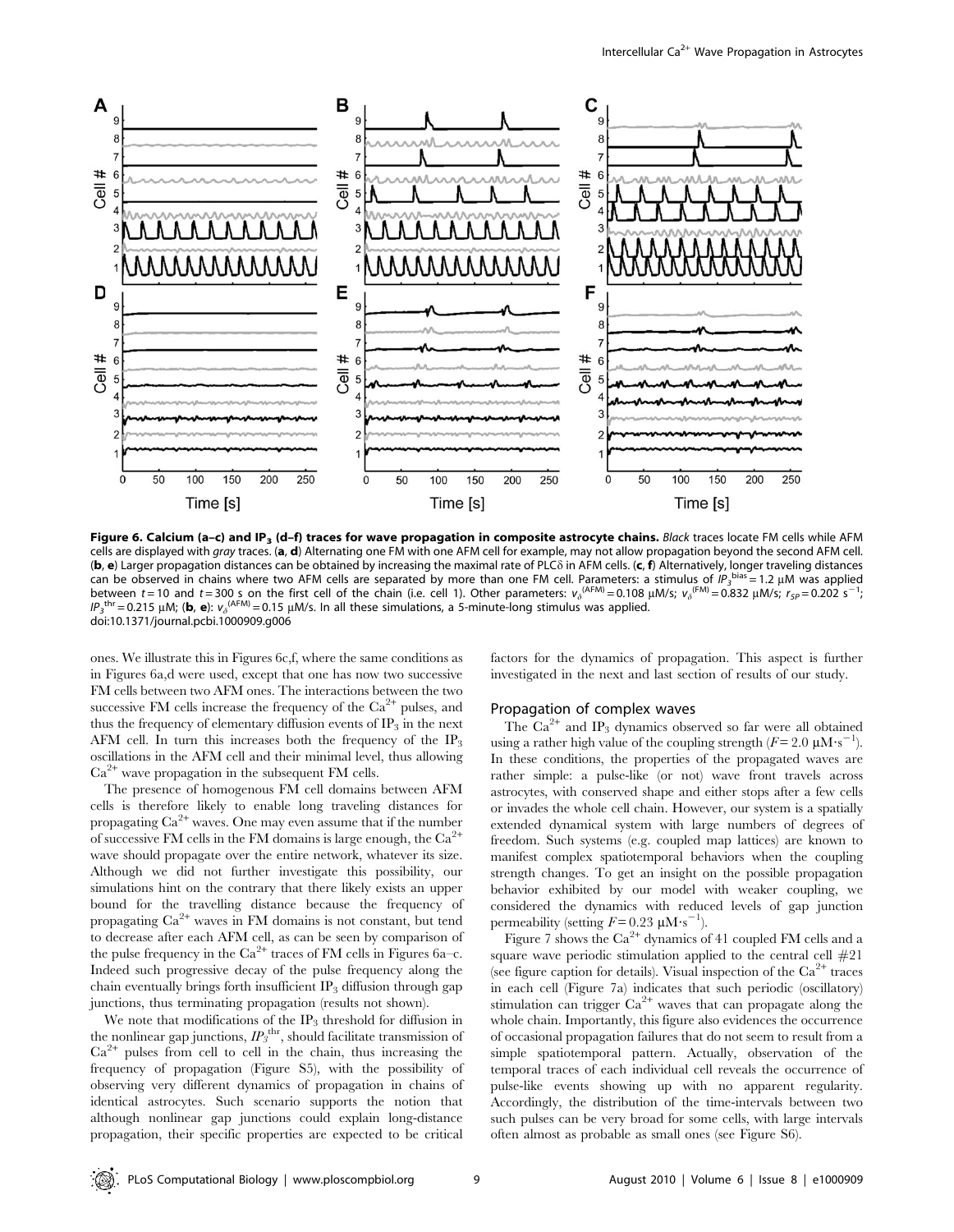

Figure 7. Complex behaviors at low coupling strength (F=0.23 µM·s<sup>-1</sup>). The stimulus is an oscillatory input (positive square wave) applied to the central cell of an  $N=41$  cell chain. (a) Calcium concentration in cells 1 to 21 (cells 21 to 41, respectively, are identical). (b) The trajectory in the C-h-IP<sub>3</sub> phase space for cell 21 (i.e. the stimulated cell) and (c, d) the corresponding Ca<sup>2+</sup> and IP<sub>3</sub> time series. Simulation performed on FM-encoding astrocytes with reflective boundary conditions and sigmoid gap junctions. Stimulus protocol: positive square wave of 50-second period and duty cycle of 0.4.

doi:10.1371/journal.pcbi.1000909.g007

Albeit consistently pulse-like, the shape of the propagated  $Ca^{2+}$ waves is also quite variable. Closer inspection of the time series for the driving cell (i.e. cell 21) for instance shows that the generated  $Ca<sup>2+</sup>$  pulses vary from a single-peak waveform to multiple peaks per single pulse (Figure 7c). Furthermore, Figure 7d shows that the variability and complexity of the  $IP_3$  signals is also very large. The lack of obvious regular behavior is particularly striking on movies showing the parallel temporal evolution of the  $Ca^{2+}$  and IP<sub>3</sub> level in each cell, as in Video S1 in the Supplementary Information.

To further illustrate the complexity of the obtained dynamics, we plot in Figure 7b the trajectory of the system in the phase space of the driving cell. It is very tempting to compare the resulting trajectories to those observed with classical low-dimensional strange attractors. In this regard, preliminary analysis of the three time series of the driving cell using nonlinear time series analysis tools [46] suggested that the dynamics indeed corresponds to deterministic chaos, with sensitivity to initial conditions testified by a positive maximal Lyapunov exponent that we estimated between  $0.020$  and  $0.050 s^{-1}$  (depending on the time series under consideration).

The apparent complexity of the dynamics is most likely due to some form of spatiotemporal chaos, the nature of which is beyond the scope of the current article and is left to future work. But whatever the response, these simulations evidence that complex  $Ca<sup>2+</sup>$  wave propagation patterns can manifest at low couplings, even with spatially homogeneous cell properties and in the absence of any stochasticity source.

#### **Discussion**

Calcium-mediated signalling is a predominant mode of communication between astrocytes [50]. Consequently, it is important to understand how different biophysical mechanisms determine the ability of these brain cells to communicate over long distances. Here, we used the computational modeling approach to study the properties of gap junction-mediated signaling in simple networks of realistically modeled astrocytes. Using numerical simulations and tools of bifurcation theory, we showed that longdistance regenerative  $Ca^{2+}$  wave propagation is possible when the gap junctions are rendered by nonlinear permeability but only when most of the model astrocytes are tuned to encode the strength of incoming IP<sub>3</sub> signal into frequency modulated  $Ca^{2+}$ oscillations.

There has been a long-standing debate over the nature and characteristics of intercellular  $\text{Ca}^{2+}$  waves observed in astrocyte networks. The present article concerns about the purely intracellular route, which involves the transfer of  $IP_3$  molecules directly from cytosol to cytosol through gap junctions [23]. In the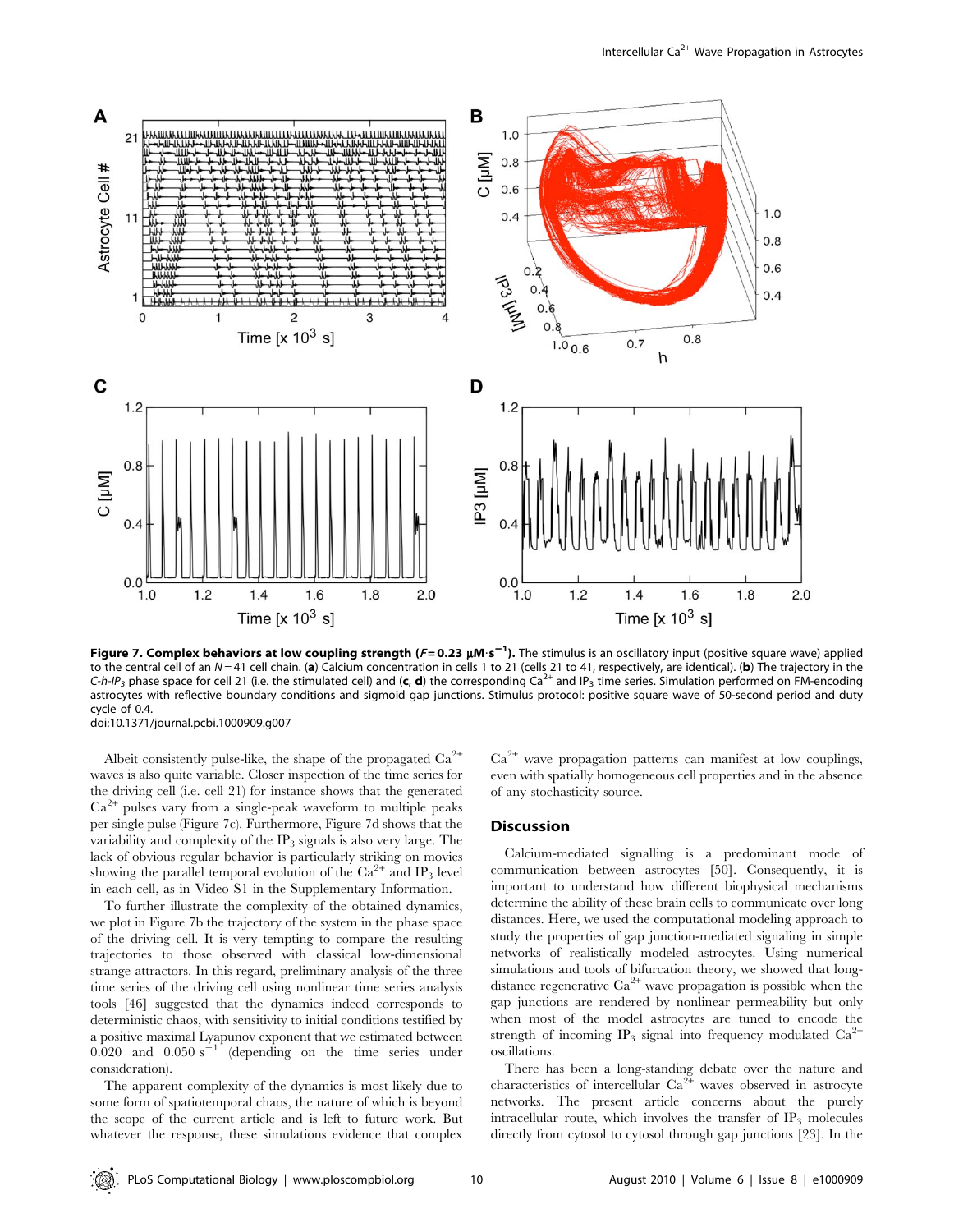extracellular route instead, propagation is mediated by extracellular diffusion of ATP and purinergic receptor activation [18,24]. Although these two routes need not be mutually exclusive, experiments indicated that their relative influences vary across the brain. Indeed, experimental evidence suggests that the purely intracellular route predominates in astrocytes of the neocortex [14,51] and the striatum [28] while the extracellular (purinergicdependent) route seems predominant in the CA1 hippocampus area as well as in the corpus callosum [51]. Hence, the results obtained in the present paper are expected to be relevant to the former structures. Their relevance to the case where the two routes coexist could however be tested by simple extensions of our current model, in the spirit of the recent Ref. [52].

A critical issue for the modeling studies of intercellular  $Ca^{2+}$ waves is to explain the observed variability of  $Ca^{2+}$  wave travelling distance [14]. Indeed, experimental measurements show travelling distances varying from 30 cells [16] (that is, often outside the imaging microscope field) down to 3–4 cells only [15]. Models featuring purely regenerative waves (e.g. traveling waves in the usual mathematical sense) easily account for long distance propagations but hardly account for the observed short ones. Conversely, nonregenerative models (e.g. purely diffusive ones) cannot explain long-range propagation. A possible solution was suggested by Höfer et al. [32]. In the model proposed by these investigators, long-range propagating  $Ca^{2+}$  waves are obtained via IP<sub>3</sub> regeneration in each cell by Ca<sup>2+</sup>-activated PLCδ. However, whenever PLC $\delta$  maximal activity is lower, regeneration becomes partial and the  $Ca<sup>2+</sup>$  wave propagation distance decreases. Yet this model does not include  $Ca^{2+}$ -dependent IP<sub>3</sub> degradation, which could be critical for the occurrence of IP<sub>3</sub>-mediated Ca<sup>2+</sup> oscillations [33]. This latter process in particular, can compete with PLC $\delta$ -mediated IP<sub>3</sub> production, thus hindering IP<sub>3</sub> regeneration and  $Ca^{2+}$  wave propagation. This calls for additional factors to be taken into account to explain intercellular  $Ca^{2+}$  wave propagation.

A first prediction of our model is that, regenerative waves are possible in a network composed in its majority of astrocytes that encode information about incoming  $IP_3$  signals in the frequency of their  $Ca^{2+}$  oscillations (FM). Interestingly, the response of astrocytes in vivo to  $IP_3$  stimulation is known to exhibit high variability, both in frequency and amplitude [53–55]. This variability could be due to cell-to-cell heterogeneity (extrinsic noise) in some of the CICR parameters. In particular, this could include variability of the expression of PLC $\delta$  or of the affinity for  $Ca^{2+}$  of the SERCA pumps. To our knowledge, the kinetic properties of SERCA2b have never been measured in astrocytes. However the hypothesis that SERCA2b affinity for  $Ca^{2+}$  shows variability in vivo seems realistic, given the experimental literature. First, reports of experimental measurements of the SERCA2b affinity showed somewhat variable results, ranging from 170 [56] to 270 nM [57], albeit both studies used cDNA transfection in COS1 cells. Secondly, SERCA2b functionality can be directly modulated by quality-control chaperones of the ER, e.g. calreticulin and calnexin [58]. In particular, there exists strong indication that calreticulin may dynamically switch SERCA affinity for  $Ca^{2+}$  from 170 to  $\sim$ 400 nM [59]. In this case, cell-to-cell variability in the concentration of calreticulin could result in the mixed AFM-FM cell networks studied here. Our observations then lead to the experimental prediction that such variability or heterogeneity of the astrocyte response would have a strong impact on the propagation of intercellular calcium waves between these cells. Notably, this scenario is also supported by several experimental studies [21,60]. In particular, calreticulin has been shown to regulate  $Ca^{2+}$  wave propagation via direct interaction with SERCA2b thus modulation of  $Ca^{2+}$  uptake by this pump [61].

In our model, the strength and the transfer properties of the gap junction coupling are critical permissive factors that allow longrange intercellular signaling between the astrocytes. In particular, nonlinear gap junctions were found to significantly enhance the range of  $Ca^{2+}$  wave propagation (as opposed to the classic linear gap junctions that caused fast dissipation). Gap junctions with dynamic resistance are known to exist in cardiac networks [62,63] and in several other cells [35]. Yet there is currently no direct evidence for nonlinear transfer of second messenger molecules through gap junctions between astrocytes. Nonetheless, the activation of PKC, which is intimately related to  $IP_3$  metabolism [33,64], is known to block astroglial gap junction communication and inhibit the spread of  $Ca^{2+}$  waves therein [65]. Hence, in light of the existing knowledge regarding the control of gap junctional permeability by various signaling molecules [66], it is plausible to assume that some nonlinearity should exist in astrocytes too. The exact form of the nonlinearity of course will be dictated by the properties of the solute and the nature of its interaction with the membrane channels in the proximity of the gap junction complex. Meanwhile, the generic form of nonlinear coupling that we considered here allowed us to get a qualitative insight into the putative effect of nonlinear coupling on signal propagation in model astrocyte networks.

In the present study, we considered a simplified setup of 1D network implemented as a regular chain of coupled cells. Such 1D chains display attractive aspects. In particular, we could proceed to a numerical bifurcation study of these 1D coupled-cell systems (see Figure S2), which has proven invaluable for the interpretation of the simulation results. Such bifurcation analysis would hardly be possible in higher dimensions (e.g. 2D), because the number of cells one needs to account for in 2D is much larger than in 1D at constant propagation distance. Furthermore, a serious study of a 2D system must include the exploration of the influence of the coupling network topology [67], which adds further parameters to the study of the robustness of the model dynamical features. However, real astrocytes in tissues are believed to organize in quasi 2D networks with significantly more complex structure. Our model is thus a simplification of this quasi 2D reality. For instance, obstruction of wave propagation could dependent on the spatial dimension. Indeed in 2D or 3D reaction-diffusion systems or on random graphs, where the strength of the coupling or the local number of neighbors can vary across the network, the wave propagation distance can critically depend on the number of stimulated cells or the distribution of the number of coupled neighbors [68]. It is not yet clear whether our observation that linear gap junctions support only local wave propagation is restricted to regular 1D networks such as those used in the present work. Future works will be designed to tackle this issue. Nevertheless, in spite of its simplicity, this 1D model yields important predictions about the influence of the spatial arrangement of astrocytes. In particular, it shows that the distribution in space of heterogeneous gap junction permeabilities can result in rich dynamics [14,30]. Reducing the maximal strength of coupling between the model astrocytes imparted the individual cells with rich dynamics, possibly associated with spatiotemporal chaos. Keeping in mind that in reality the changes in gap junction permeability are mediated by the dynamic action of different effectors, we anticipate that a network of biological astrocytes could have the capacity to self-regulate the complexity of its dynamics. Whether or not this is the case, can be determined by experiments that selectively target the pathways of gap junction regulation.

Recent studies suggest that the astrocytes within the cortex form heterogeneous populations [69,70]. Therefore, we considered the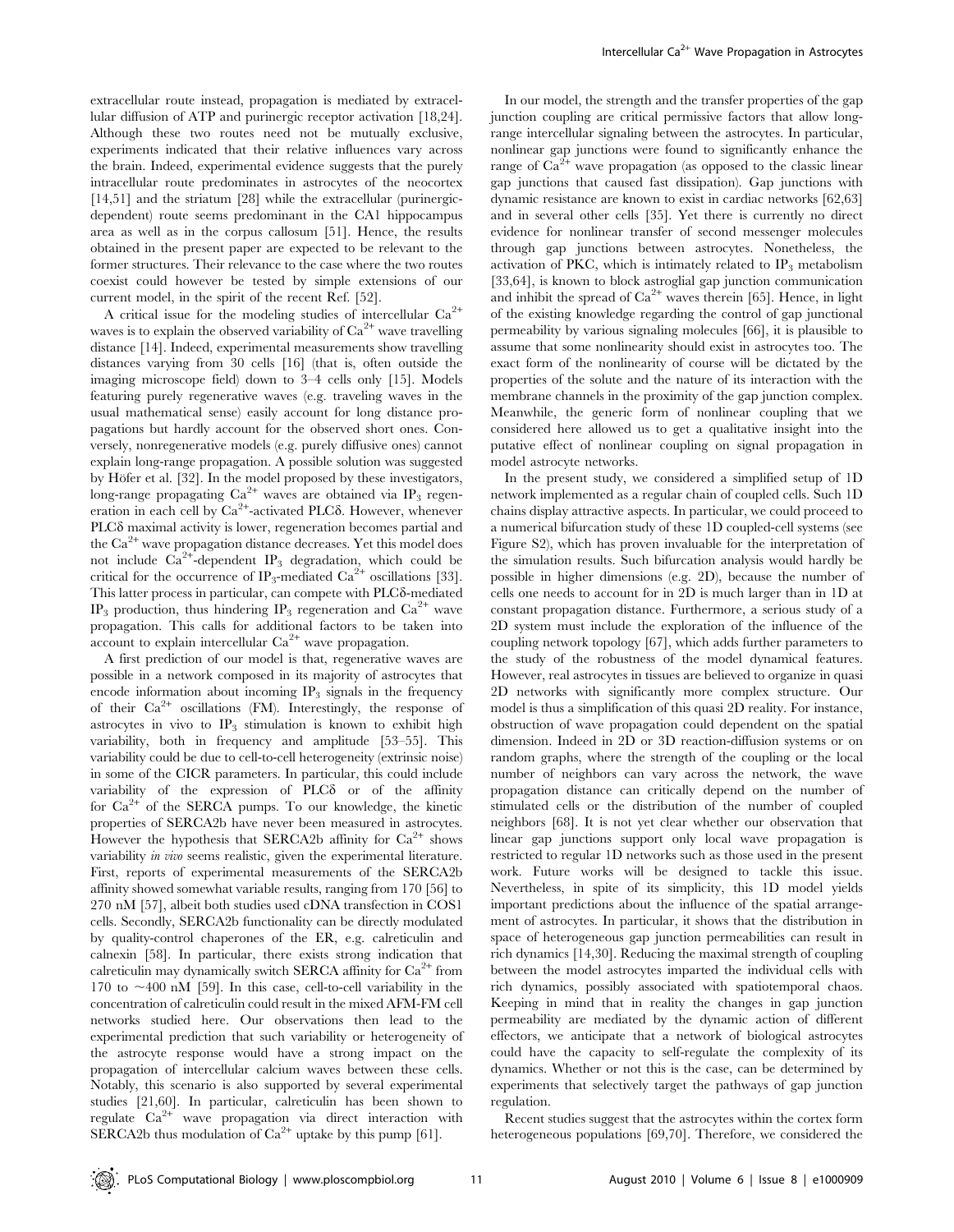case of intercellular  $Ca^{2+}$  wave propagation in composite 1D networks, consisting of both FM- and AFM-encoding cells. Our simulations predict that the propagation dynamics and distance of intercellular  $Ca^{2+}$  waves critically depends both on the encoding property of the cells and on their spatial arrangement. Interestingly, the cell bodies of neighboring astrocytes within the brain are believed to distribute in space in a nonrandom orderly fashion called ''contact spacing'' [71,72]. Our study thus suggests a possible link between contact spacing and intercellular  $Ca<sup>2+</sup>$  wave propagation in astrocyte networks. If, as suggested by our model, the spatial arrangement of the astrocytes, coupled to the heterogeneity of their response, conditions  $Ca^{2+}$  wave propagation, then contact spacing may play a critical role in intercellular wave propagations in the brain and the related computational properties of astrocyte networks.

It is now widely accepted that astrocytes and neurons are interwoven into complex networks and are engaged in an intricate dialogue, exchanging information on molecular level [3]. By releasing different gliotransmitters (such as glutamate and ATP) astrocytes dynamically modulate the excitability of neurons and control the flow of information at synaptic terminals [4]. Diffusion of glutamate and/or ATP is limited due to the action of glutamate transporters and degradation of ATP, thus defining spatiotemporal range for the local effect of astrocyte on neurons and synapses [73]. On the other hand, long-range and temporally delayed regulation of neuronal and synaptic activity by astrocytes is believed to be mediated by intercellular  $Ca^{2+}$  waves spreading through the astrocyte network. The connectivity of this astrocyte network is in turn defined by the patterns of electrical activity in neuronal network [74]. Thus, it appears that astrocytes and neurons are organized in networks that operate on distinct time scales and utilize the principles of feedback regulation to modulate the activities of each other. How such mutual regulation of neuronal and astrocytic networks affects the complexity of neuronal network dynamics in health and disease is a question that should be addressed by future combined experimental and modeling studies.

#### Supporting Information

Figure S1 Bifurcation analysis of an uncoupled (i.e. isolated) Chl astrocyte for AFM  $(a, c, e)$  and FM  $(b, d, f)$  encoding regimes.  $(a, b)$ 3D-rendering of bifurcation surfaces in the state space. AFM oscillation amplitude (c) and period (e) are controlled by a supercritical Hopf (H) bifurcation and a saddle-node limit cycle (SNC) bifurcation respectively. Conversely in FM-mode, the occurrence of a saddle-node on an invariant circle (SNIC) bifurcation accounts for the rise of arbitrarily-small frequency  $Ca^{2+}$  oscillations (f) at almost constant amplitude (d). Legend: (a, b): black lines: stable fixed points; red dashed lines unstable fixed points; blue lines: bifurcating limit cycles; semi-transparent surfaces denote envelopes of stable *(grey)* and unstable *(red)* oscillations. (cf): green: IP3; orange:  $Ca^{2+}$  (c) full lines: stable oscillations; dashed lines: unstable oscillations. Parameters as in Table 1.

Found at: doi:10.1371/journal.pcbi.1000909.s001 (4.70 MB TIF)

Figure S2 Bifurcation analysis of the astrocyte chain model for  $N=7$  FM-encoding cells with sigmoid coupling and reflective boundary conditions. Calcium concentrations at steady states are shown for the central (stimulated) cell (Cell 4) and for cells 5, 6 and 7. Although not apparent in the figure, for  $IP_3^{\text{bias}}$  values larger than  $\approx 0.8 \mu M$ , the stable oscillations become far more complex than in the isolated case. This is due to a very rapid cascade of period-doubling bifurcations, which yields extremely complex limit cycles (with numerous folds) that could not be precisely rendered in

the figure (see also Section III.1.b). Moreover, for  $IP_3^{\text{bias}} > 1.1 \mu M$ , the amplitude of these limit cycles shrinks and numerical investigations evidenced the coexistence of multiple complex stable orbits. Legend: thin full lines locate unstable fixed points, and thick full lines stable one. Full (open) circles denote the envelopes of stable (unstable) limit cycles. Letters denote bifurcation type as in Figure SI1.

Found at: doi:10.1371/journal.pcbi.1000909.s002 (1.66 MB TIF)

**Figure S3** IP<sub>3</sub>-triggered CICR-mediated propagation of a pulsed  $Ca^{2+}$  wave within a chain of five FM ChI astrocytes (A1– A5). (a) An IP<sub>3</sub> stimulation of constant intensity  $(IP_3^{\text{bias}} = 0.8 \text{ }\mu\text{M})$ is applied to cell A1 from  $t = 10$  s to  $t = 30$  s. This increases IP<sub>3</sub> concentration, thus triggering CICR from the ER and the generation of a  $Ca^{2+}$  pulse. (b) By means of communication through gap junctions, suprathreshold  $IP_3$  from A1 can diffuse to A2, triggering CICR there. The process is essentially regenerative so that a  $Ca^{2+}$  pulse almost identical to the original one can be observed in the arrival cells. (c) As soon as the  $IP_3$  influx to one cell from its neighbors is not sufficient to trigger CICR, the propagation stops. This is indeed the case of cells A4 and A5. Cells were coupled by sigmoid gap junctions and experienced reflective boundary conditions.

Found at: doi:10.1371/journal.pcbi.1000909.s003 (1.60 MB TIF)

Figure S4 Propagation patterns with non-linear sigmoid-like gap junctions in an astrocyte chain of 12 FM-encoding cells with periodic (a,b) or absorbing (c,d) boundary conditions. Stimulation triggered by  $IP_3^{\text{bias}} = 1.0 \mu\text{M}$  from  $t=0$  s to  $t=120$  s applied to the central cell (i.e. cell 6) (a,b) or the first cell in the chain (c,d). Found at: doi:10.1371/journal.pcbi.1000909.s004 (5.58 MB TIF)

Figure S5 Calcium traces for wave propagation in composite astrocyte chains constituted of both FM (black) and AFM (gray) cells with (a)  $IP_3^{\text{thr}} = 0.215 \text{ }\mu\text{M}$  or (b)  $IP_3^{\text{thr}} = 0.3 \text{ }\mu\text{M}$ . The diffusion threshold is critical to determine the efficiency of transmission of  $Ca^{2+}$  waves along astrocyte chains. Other parameters as in Figure 7c.

Found at: doi:10.1371/journal.pcbi.1000909.s005 (2.04 MB TIF)

Figure S6 Interpulse interval distributions for the simulations shown in Figure 7 (main text). (a) Distributions for cells A1 to A10. (b) Distributions for cells A11 to A20. In several cells (e.g. cells A1, A2, A4 and A5), the distribution is broad, and large intervals are as commonly observed as smaller ones. Each panel indicates the number of pulses counted.

Found at: doi:10.1371/journal.pcbi.1000909.s006 (5.04 MB TIF)

Table S1 Parameter list and used values. The parameters of the Li-Rinzel core of the ChI model were taken according to previous studies [De Pittà et al. (2008) Phys Rev E 77: 030903(R); De Pittà et al. (2009) Cogn Proc 10:55 and De Pittà et al. (2009) J Biol Phys 35:38]. Gap junction parameters were chosen in order to allow sufficient diffusion of IP3 across cell borders in order to trigger CICR in neighboring cells. With these parameters,  $Ca^{2+}$  and  $IP_3$ oscillations in the simulations show amplitudes that are consistent with those reported in the literature [Politi *et al.* (2006) Biophys I 90:3120; Mishra and Bhalla (2002) Biophys J 83:1298]. When two values are indicated for the same parameter, the first one corresponds to AFM conditions, the second one to FM conditions. Found at: doi:10.1371/journal.pcbi.1000909.s007 (0.05 MB DOC)

Text S1 Supplementary information text.

Found at: doi:10.1371/journal.pcbi.1000909.s008 (0.10 MB DOC)

Video S1 Illustration of the chaotic-like behavior at low coupling. This movie shows the evolution with time of the calcium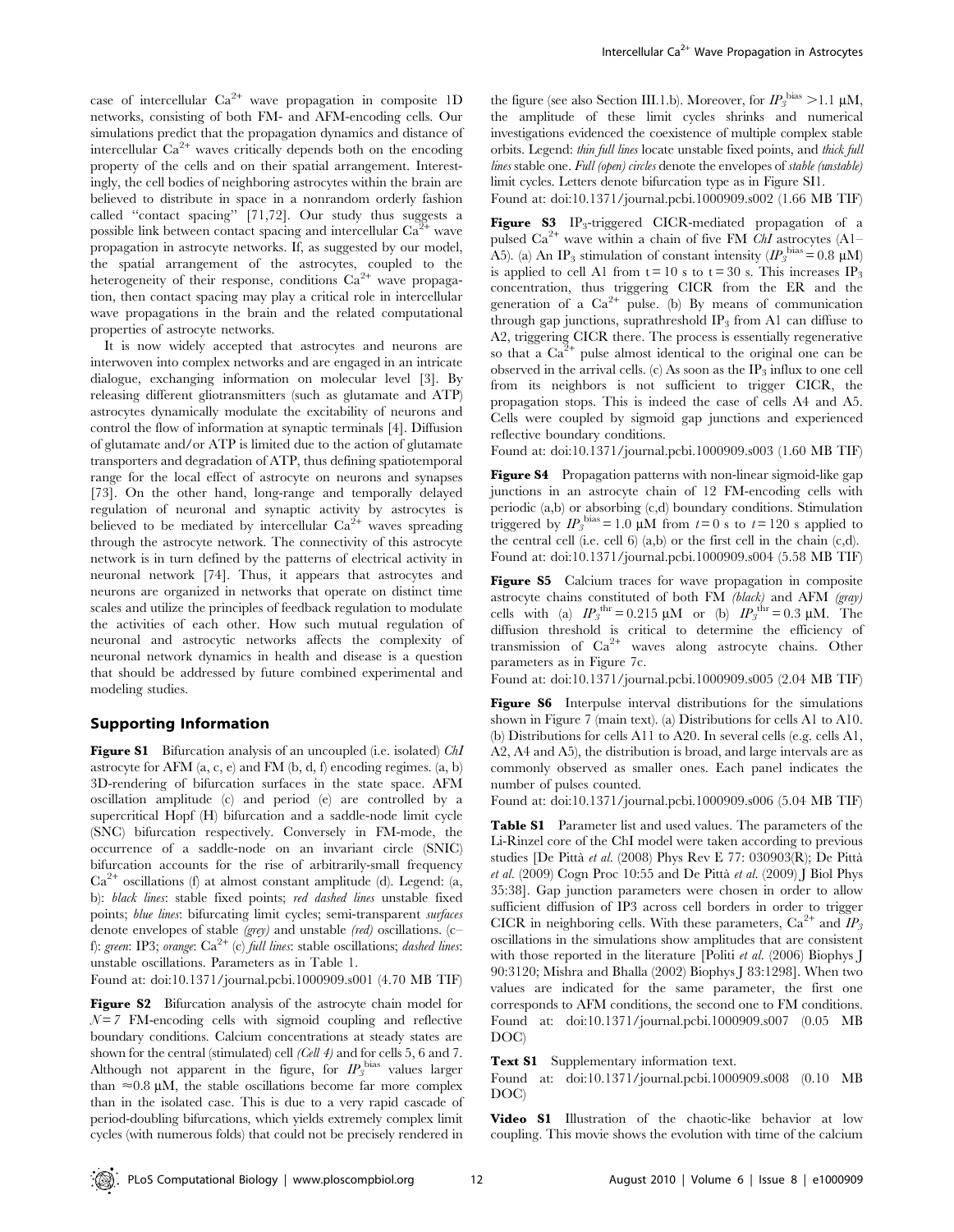(upper panel, blue bars) and IP3 (lower panel, green bars) concentration in each cell (x-axis) of a  $N=24$  cell chain. The total duration represents 540 seconds of real time. Parameter values are the same as in Figure 7 (in particular,  $F=0.23 \mu \text{M} \cdot \text{s}^{-1}$ ). Stimulation triggered by  $IP_3^{\text{bias}} = 1.0 \mu\text{M}$  from  $t = 0$  s to  $t = 540 \text{ s}$ applied to the first cell.

Found at: doi:10.1371/journal.pcbi.1000909.s009 (3.68 MB MPG)

#### References

- 1. Herculano-Houzel S (2009) The human brain in numbers: a linearly scaled-up primate brain. Front Hum Neurosci 3: 1–11.
- 2. Allen NJ, Barres BA (2009) Glia more than just brain glue. Nature 457: 675–677.
- 3. Volterra A, Meldolesi J (2005) Astrocytes, from brain glue to communication elements: the revolution continues. Nat Rev Neurosci 6: 626–640.
- 4. Santello M, Volterra A (2009) Synaptic modulation by astrocytes via Ca<sup>2+</sup>dependent glutamate release. Neuroscience 158: 253–259.
- 5. Bezzi P, Volterra A (2001) A neuron-glia signalling network in the active brain. Curr Opin Neurobiol 11: 387–394.
- 6. Agulhon C, Petravicz J, McMullen AB, Sweger EJ, Minton SK, et al. (2008) What is the role of astrocyte calcium in neurophysiology? Neuron 59: 932–946.
- 7. Codazzi F, Teruel MN, Meyer T (2001) Control of astrocyte  $\text{Ca}^{2+}$  oscillations and waves by oscillating translocation and activation of protein kinase C. Curr Biol 11: 1089–1097.
- 8. Zonta M, Carmignoto G (2002) Calcium oscillations encoding neuron-toastrocyte communication. J Physiol Paris 96: 193–198.
- 9. Grosche J, Matyash V, Möller T, Verkhratsky A, Reichenbach A, et al. (1999) Microdomains for neuron-glia interaction: parallel fiber signaling to Bergmann glial cells. Nature 2: 139–143.
- 10. Pasti L, Volterra A, Pozzan T, Carmignoto G (1997) Intracellular calcium oscillations in astrocytes: a highly plastic, bidirectional form of communication between neurons and astrocytes in situ. J Neurosci 17: 7817–7830.
- 11. Dani JW, Chernjavsky A, Smith SJ (1992) Neuronal activity triggers calcium waves in hippocampal astrocyte networks. Neuron 8: 429–440.
- 12. Cornell-Bell AH, Finkbeiner SM, Cooper MS, Smith SJ (1990) Glutamate induces calcium waves in cultured astrocytes: long-range glial signaling. Science 247: 470–473.
- 13. Charles AC (1998) Intercellular calcium waves in glia. Glia 24(1): 39–49.
- 14. Scemes E, Giaume C (2006) Astrocyte calcium waves: What they are and what they do. Glia 54: 716–725.
- 15. Sul JY, Orosz G, Givens Rs, Haydon PG (2004) Astrocytic connectivity in the hippocampus. Neuron Glia Biol 1: 3–11.
- 16. Tian GF, Takano T, Lin JHC, Wang X, Bekar L, et al. (2006) Imaging of cortical astrocytes using 2-photon laser scanning microscopy in the intact mouse brain. Adv Drug Deliv Rev 58: 773–787.
- 17. Hirase H, Qian L, Barthó P, Buzsáki G (2004) Calcium dynamics of cortical astrocytic networks in vivo. PLoS Biol 2: 0494–0496.
- 18. Newman EA, Zahs KR (1997) Calcium waves in retinal glial cells. Science 275: 844–847.
- 19. Carmignoto G (2000) Reciprocal communication systems between astrocytes and neurones. Prog Neurobiol 62: 561–581.
- 20. Berridge MJ (1997) The AM and FM of calcium signaling. Nature 389: 759–760.
- 21. Camacho P, Leichleiter JD (1993) Increased frequency of calcium waves in Xenopus laevis oocytes that express a calcium-ATPase. Science 260: 226–229.
- 22. Schipke CG, Heidenmann A, Skupin A, Peters O, Falcke M, et al. (2008) Temperature and nitric oxide control spontaneous calcium transients in astrocytes. Cell Calcium 43: 285–295.
- 23. Giaume C, Venance L (1998) Intracellular calcium signaling and gap junctional communication in astrocytes. Glia 24: 50–64.
- 24. Guthrie PB, Knappenberger J, Segal M, Bennett MVL, Charles AC, et al. (1999) ATP released from astrocytes mediates glial calcium waves. J Neurosci 19: 520–528.
- 25. Charles AC, Dirksen ER, Merrill JE, Sanderson MJ (1991) Intercellular signalling in glial cells: calcium waves and oscillations in response to mechanical stimulation and glutamate. Neuron 6: 983–992.
- 26. Finkbeiner SM (1993) Glial calcium. Glia 9: 83–104.
- 27. Kettenmann H, Schipke CG (2004) Calcium signaling in glia. In: Hatton GI, Parpura V, eds. Glial-neuronal signaling Kluwer Academic Publisher. pp 297–322.
- 28. Venance L, Stella N, Glowinski J, Giaume C (1997) Mechanism involved in initiation and propagation of receptor-induced intercellular calcium signaling in cultured rat astrocytes. J Neurosci 17: 1981–1992.
- 29. Sneyd J, Wetton BTR, Charles AC, Sanderson MJ (1995) Intercellular calcium waves mediated by diffusion of inositol trisphosphate: a two-dimensional model. Am J Physiol 268: C1537–C1545.
- 30. Falcke M (2004) Reading the patterns in living cells the physics of  $Ca^{2+}$ signaling. Adv Phys 53: 255–440.

#### Acknowledgments

The authors wish to thank Vladimir Parpura, Giorgio Carmignoto and Ilyia Bezprozvanny and Herbert Levine for insightful conversations.

#### Author Contributions

Conceived and designed the experiments: MG MDP VV HB EBJ. Performed the experiments: MG MDP HB. Analyzed the data: MG MDP VV HB EBJ. Wrote the paper: MDP VV HB EBJ.

- 31. Harootunian AT, Kao JPY, Paranjape S, Tsien RY (1991) Generation of calcium oscillations in fibroblasts by positive feedback between calcium and IP<sub>3</sub>. Science 251: 75–78.
- 32. Höfer T, Venance L, Giaume C (2002) Control and plasticity of intercellular calcium waves in astrocytes: a modeling approach. J Neurosci 22: 4850–4859.
- 33. De Pitta` M, Goldberg M, Volman V, Berry H, Ben-Jacob E (2009) Glutamatedependent intracellular calcium and IP<sub>3</sub> oscillating and pulsating dynamics in astrocytes. J Biol Phys 35: 383–411.
- 34. Li Y, Rinzel J (1994) Equations for  $InsP_3$  receptor-mediated  $[Ca^{2+}]_i$  oscillations derived from a detailed kinetic model: A Hodgkin-Huxley like formalism. J Theor Biol 166: 461–473.
- 35. Harris AL (2001) Emerging issues of connexin channels: biophysics fills the gap. Q Rev Biophys 34: 325–472.
- 36. Nagy JI, Rash JE (2000) Connexins and gap junctions of astrocytes and oligodendrocytes in the CNS. Brain Res Rev 32: 29–44.
- 37. Lampe PD, Tenbroek EM, Burt JM, Kurata WE, Johnson RG, et al. (2000) Phosphorylation of connexin43 on serine368 by protein kinase C regulates gap junctional communication. J Cell Biol 149: 1503–1512.
- 38. Kwak B, Hermans MMP, DeJonge H, Lohmann S, Jongsma HJ, et al. (1995) Differential regulation of distinct types of gap junction channels by similar phosphorylating conditions. Molec Biol Cell 6: 1707–1719.
- 39. Müller T, Möller T, Neuhaus J, Kettenmann H (1996) Electrical coupling among Bergmann glial cells and its modulation by glutamate receptor activation. Glia 17: 274–284.
- 40. Scemes E (2001) Components of astrocytic intercellular calcium signaling. Mol Neurobiol 22: 167–179.
- 41. Sanderson MJ, Charles AC, Boitano S, Dirksen ER (1994) Mechanisms and function of intercellular calcium signaling. Mol Cell Endocrinol 98: 173–187.
- 42. Christ GJ, Brink PR, Ramanan SV (1994) Dynamic gap junctional communication: a delimiting model for tissue responses. Biophys J 67: 1335–1344.
- 43. Henriquez AP, Vogel R, Muller-Borer BJ, Henriquez CS, Weingart R, et al. (2001) Influence of dynamic gap junction resistance on impulse propagation in ventricular myocardium: A computer simulation study. Biophys J 81: 2112–2121.
- 44. Klein CT, Seelig FF (1995) Turing structures in a system with regulated gapjunctions. Biosystems 35: 15–23.
- 45. Irvine RF, Letcher AJ, Heslop JP, Berridge MJ (1986) The inositol tris/ tetrakisphopshate pathway – demonstration of  $Ins(1,4,5)P_3$  3-kinase activity in animal tissues. Nature 320: 631–634.
- 46. Hegger R, Kantz H, Schreiber T (1999) Practical implementation of nonlinear time series methods: The TISEAN package. Chaos 9: 413–435.
- 47. De Pitta` M, Volman V, Levine H, Pioggia G, De Rossi D, et al. (2008) Coexistence of amplitude and frequency modulations in intracellular calcium dynamics. Phys Rev E 77: 030903(R).
- 48. De Pittà M, Volman V, Levine H, Ben-Jacob E (2009) Multimodal encoding in a simplified model of intracellular calcium signaling. Cogn Proc 10: 55–70.
- 49. Kimelberg HK (2004) The problem of astrocyte identity. Neurochem Int 45: 191–202.
- 50. Nimmerjahn A (2009) Astrocytes going live: advances and challenges. J Physiol 587: 1639–1647.
- 51. Haas B, Schipke CG, Peters O, Söhl G, Willecke K, et al. (2006) Activitydependent ATP-waves in the mouse neocortex are independent from astrocytic calcium waves. Cereb. Cortex 16: 237–246.
- 52. Edwards JR, Gibson WG (2010) A model for  $Ca^{2+}$  waves in networks of glial cells incorporating both intercellular and extracellular communication pathways. J Theor Biol 263: 45–58.
- 53. Young KW, Nash MS, Challiss JRA, Nahorski SR (2003) Role of Ca<sup>2+</sup> feedback on single cell inositol 1,4,5-trisphosphate oscillations mediated by G-proteincoupled receptors. J Biol Chem 278: 20753–20760.
- 54. Nash MS, Young KW, Challiss JRA, Nahorski SR (2001) Intracellular signalling receptor-specific messenger oscillations. Nature 413: 381–382.
- 55. Hirose K, Kadowaki S, Tanabe M, Takeshima H, Lino M (1999) Spatiotemporal dynamics of inositol 1,4,5-trisphosphate that underlies complex Ca2<sup>+</sup> mobilization. Science 284: 1527–1530.
- 56. Verboomen H, Wuytack F, De Smedt H, Himpens B, Casteels R (1992) Functional difference between SERCA2a and SERCA2b  $Ca<sup>2+</sup>$  pumps and their modulation by phospholamban. Biochem J 286: 591–596.